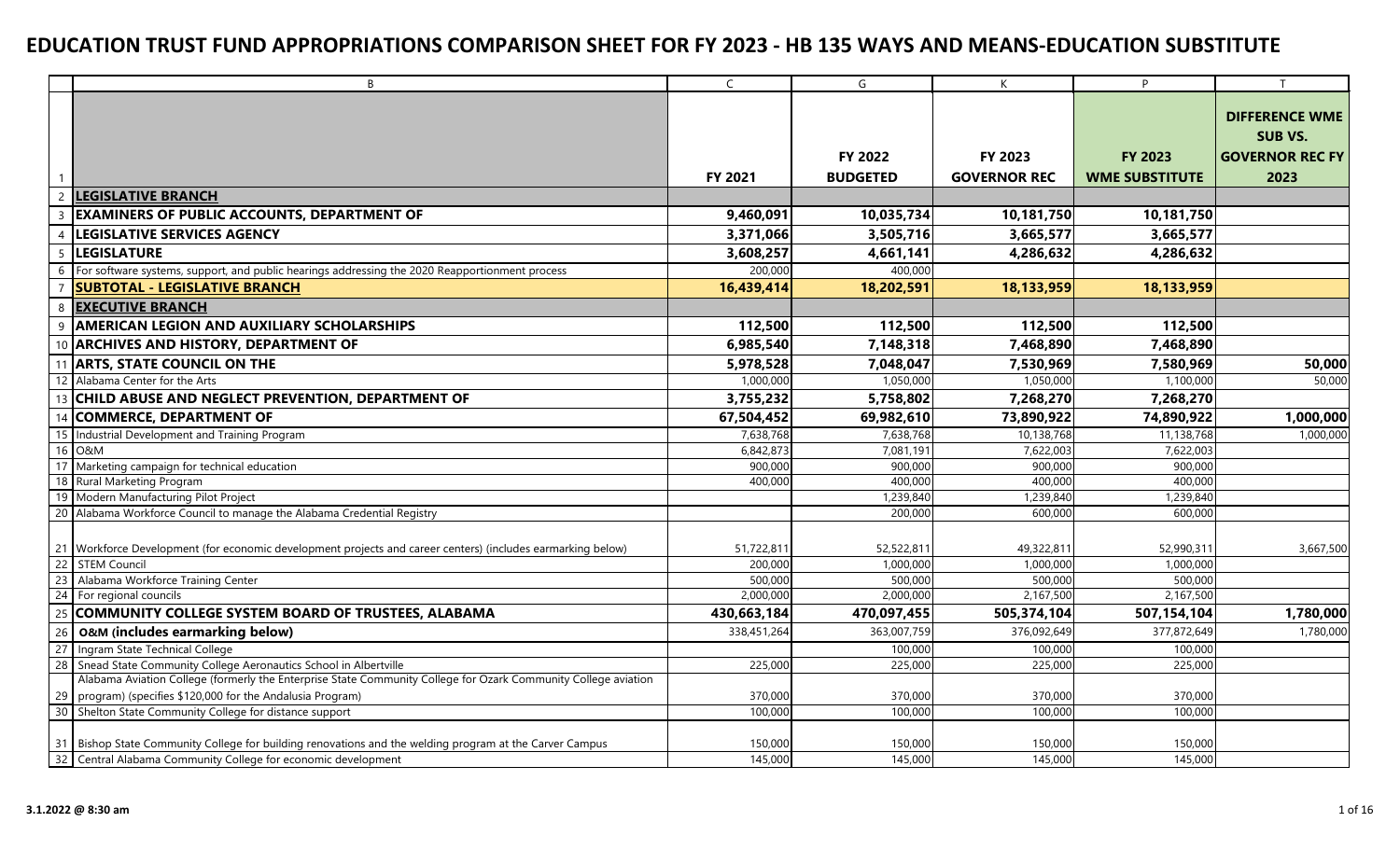|                 | B                                                                                                              | $\mathsf{C}$ | G               | K                   | P                     |                        |
|-----------------|----------------------------------------------------------------------------------------------------------------|--------------|-----------------|---------------------|-----------------------|------------------------|
|                 |                                                                                                                |              |                 |                     |                       |                        |
|                 |                                                                                                                |              |                 |                     |                       | <b>DIFFERENCE WME</b>  |
|                 |                                                                                                                |              |                 |                     |                       | <b>SUB VS.</b>         |
|                 |                                                                                                                |              | <b>FY 2022</b>  | FY 2023             | <b>FY 2023</b>        | <b>GOVERNOR REC FY</b> |
|                 |                                                                                                                | FY 2021      | <b>BUDGETED</b> | <b>GOVERNOR REC</b> | <b>WME SUBSTITUTE</b> | 2023                   |
| 33              | Lawson State Community College                                                                                 | 125,000      | 175,000         | 175,000             | 175,000               |                        |
| 34              | Gadsden State Community College for economic development                                                       | 147,000      | 147,000         | 147,000             | 147,000               |                        |
|                 |                                                                                                                |              |                 |                     |                       |                        |
| 35              | Gadsden State Community College for the Poultry Technology Center in partnership with Auburn University        | 100,000      | 100,000         | 100,000             | 100,000               |                        |
|                 | Northwest-Shoals Community College for the Lauderdale County Workforce Center and Acquisition and Construction |              |                 |                     |                       |                        |
| 36              | Program                                                                                                        | 450,000      | 450,000         | 450,000             | 450,000               |                        |
| 37              | Shelton State Community College for facility modification                                                      | 250,000      | 250,000         | 250,000             | 250,000               |                        |
|                 |                                                                                                                |              |                 |                     |                       |                        |
| 38              | Bevill State Community College - Hamilton, Sumiton, Jasper, and Fayette Campuses (to be distributed equally)   | 280,000      | 280,000         | 280,000             | 280,000               |                        |
| $\overline{39}$ | Coastal Alabama Community College for the technology and manufacturing program                                 | 450,000      | 450,000         | 450,000             | 450,000               |                        |
| 40              | Jefferson State Community College for the nursing program                                                      | 275,000      | 375,000         | 375,000             | 375,000               |                        |
| 41              | Wallace Community College - Dothan for the Center for Economic and Workforce Development                       | 250,000      | 250,000         | 250,000             | 250,000               |                        |
| 42              | Wallace State Community College - Hanceville for the Aviation Program                                          | 385,000      | 385,000         | 385,000             | 385,000               |                        |
| 43              | Wallace State Community College - Hanceville Winston County Learning Center                                    | 230,000      |                 |                     |                       |                        |
| 44              | Wallace Community College - Selma for the Excellence In Education to Employment Pipeline                       | 175,000      | 175,000         | 175,000             | 175,000               |                        |
| 45              | Northeast Alabama Community College                                                                            | 200,000      | 200,000         | 200,000             | 200,000               |                        |
| 46              | Southern Union State Community College for HVAC fans and furniture purchase                                    |              | 200,000         |                     |                       |                        |
| 47              | Lurleen B. Wallace Community College for rebranding and signage                                                |              | 75,000          |                     |                       |                        |
| 48              | Lurleen B. Wallace Community College for workforce development                                                 |              |                 |                     | 200,000               | 200,000                |
| 49              | Chattahoochee Valley Community College for Applied Technology Program/Career Discovery                         |              | 75,000          | 75,000              | 75,000                |                        |
| 50              | Reid State Technical College                                                                                   |              | 25,000          | 25,000              | 25,000                |                        |
| 51              | Trenholm State for the Cloud Technology Skills Program                                                         |              | 100,000         | 100,000             | 100,000               |                        |
| 52              | Drake State Community Technical College (Welding Facilities Expansion)                                         | 100,000      | 100,000         | 100,000             | 100,000               |                        |
| 53              | Drake State Community Technical College (one-time equipment purchase)                                          |              |                 |                     | 80,000                | 80,000                 |
| 54              | Drake State Community Technical College (NASA Frontiers Project)                                               | 315,718      |                 |                     |                       |                        |
| 55              | Calhoun Community College for the Expansion of Alabama Center for Arts                                         | 350,000      | 450,000         | 450,000             | 450,000               |                        |
|                 | 56 Prison Education (includes earmarking below)                                                                | 13,533,615   | 15,533,615      | 19,533,615          | 19,533,615            |                        |
| $\overline{57}$ | Therapeutic Education (maximum)                                                                                | 1,939,901    | 1,939,901       | 1,939,901           | 1,939,901             |                        |
| 58              | Day Reporting Center Pilot Program                                                                             | 1,000,000    | 1,000,000       | 1,000,000           | 1,000,000             |                        |
| 59              | Perry County Facility                                                                                          |              | 2,000,000       | 2,500,000           | 2,500,000             |                        |
| 60              | LifeTech Institute in Thomasville (maximum)                                                                    | 2,000,000    | 2,000,000       | 2,500,000           | 2,500,000             |                        |
| 61              | <b>Adult Education Program</b>                                                                                 | 13,471,894   | 13,471,894      | 13,471,894          | 13,471,894            |                        |
| 62              | <b>Special Populations Training</b>                                                                            | 4,725,281    | 4,725,281       | 4,725,281           | 4,725,281             |                        |
|                 | 63 Mine Safety Training Program                                                                                | 350,000      | 350,000         | 350,000             | 350,000               |                        |
|                 |                                                                                                                |              |                 |                     |                       |                        |
|                 | 64 Postsecondary Education Department - Administration (Chancellor's Office) (includes earmarking below)       | 12,081,721   | 12,923,154      | 13,239,913          | 13,239,913            |                        |
|                 | 65 For property and capital purchases and improvements                                                         | 950,000      | 1,135,442       | 1,135,442           | 1,135,442             |                        |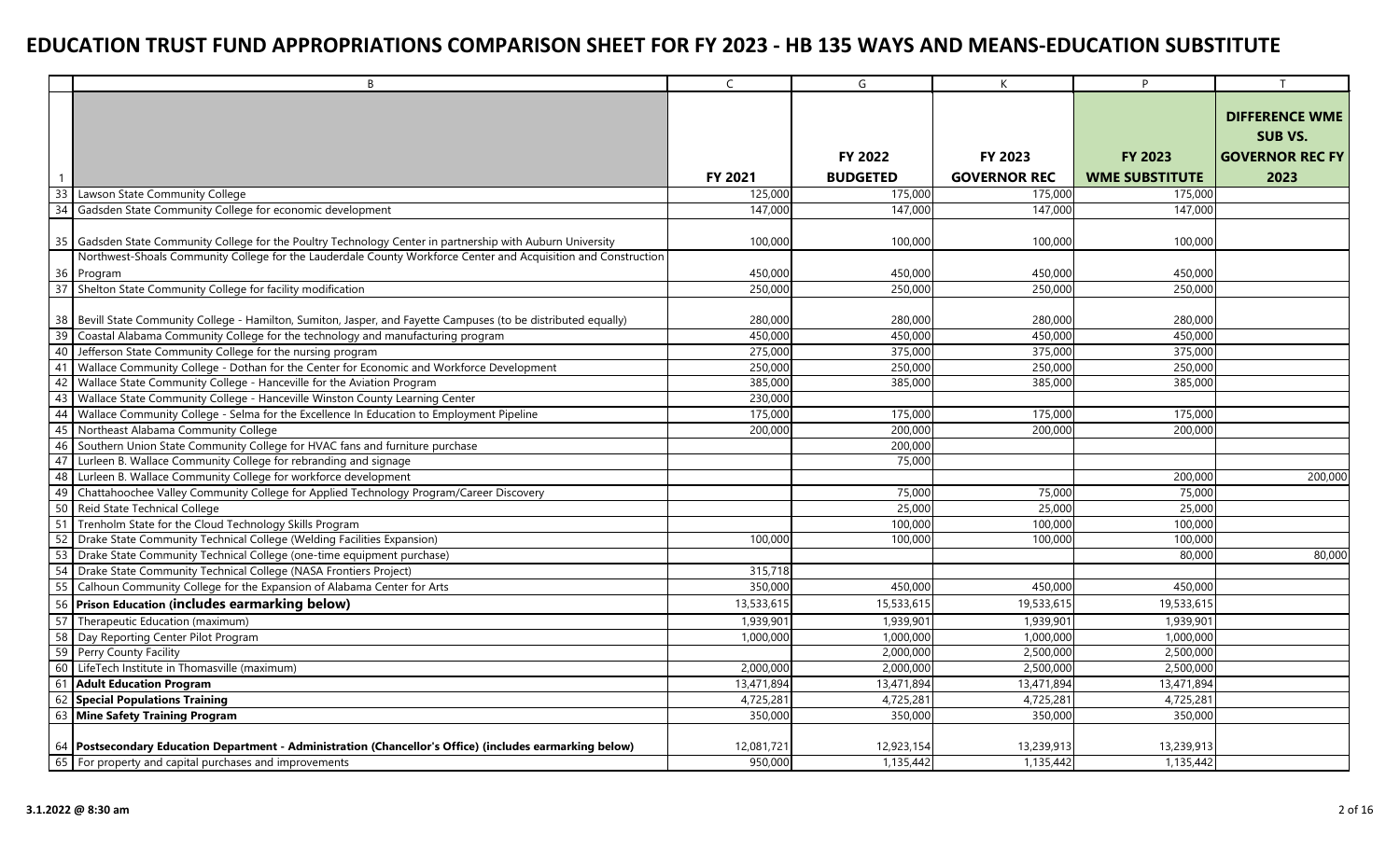|                 | B                                                                                                       | $\mathsf{C}$ | G               | K                   | P                     | T                      |
|-----------------|---------------------------------------------------------------------------------------------------------|--------------|-----------------|---------------------|-----------------------|------------------------|
|                 |                                                                                                         |              |                 |                     |                       |                        |
|                 |                                                                                                         |              |                 |                     |                       | <b>DIFFERENCE WME</b>  |
|                 |                                                                                                         |              |                 |                     |                       | SUB VS.                |
|                 |                                                                                                         |              | FY 2022         | FY 2023             | <b>FY 2023</b>        | <b>GOVERNOR REC FY</b> |
|                 |                                                                                                         | FY 2021      | <b>BUDGETED</b> | <b>GOVERNOR REC</b> | <b>WME SUBSTITUTE</b> | 2023                   |
| 66              | <b>Smart Career Workforce Project</b>                                                                   | 200,000      | 200,000         | 200,000             | 200,000               |                        |
| 67              | Truck Driver Training Program - Central Alabama Community College                                       | 240,790      | 240,790         | 240,790             | 240,790               |                        |
| 68              | Industry Certification Initiatives (formerly Workforce Development) (includes earmarking below)         | 7,160,778    | 7,160,778       | 7,160,778           | 7,160,778             |                        |
| 69              | Workforce Development Initiatives                                                                       | 3,750,000    | 3,750,000       | 3,750,000           | 3,750,000             |                        |
| 70              | For Career Coaches                                                                                      | 600,000      | 600,000         | 600,000             | 600,000               |                        |
| 71              | Alabama Workforce Council Committee on Credentialing and Career Pathways                                | 1,000,000    | 1,000,000       | 1,000,000           | 1,000,000             |                        |
| 72              | <b>Marion Military Institute</b>                                                                        | 8,994,438    | 9,534,104       | 10,159,104          | 10,159,104            |                        |
| 73              | Alabama Technology Network (includes earmarking below)                                                  | 5,448,518    | 5,745,195       | 5,745,195           | 5,745,195             |                        |
| 74              | For workforce training                                                                                  | 503,906      | 503,906         | 503,906             | 503,906               |                        |
|                 | Dual Enrollment - expand dual enrollment for technical education programs "academic programs" (includes |              |                 |                     |                       |                        |
|                 | 75 earmarking below)                                                                                    | 18,182,385   | 21,182,385      | 26,182,385          | 26,182,385            |                        |
| 76              | Murphy University Center                                                                                | 200,000      | 200,000         | 200,000             | 200,000               |                        |
| $\overline{77}$ | Science, Technology, Engineering, Arts and Math (STEAM) Project                                         | 450,000      | 500,000         | 500,000             | 500,000               |                        |
| 78              | <b>Volunteer EMSP Certifications</b>                                                                    | 125,000      | 125,000         | 125,000             | 125,000               |                        |
| 79              | <b>LPN Programs (New and Current)</b>                                                                   | 2,000,000    |                 | 2,000,000           | 2,000,000             |                        |
| 80              | <b>Automotive Workforce Training Scholarship Program</b>                                                | 210,000      | 210,000         | 210,000             | 210,000               |                        |
| 81              | <b>Distance Learning Program</b>                                                                        | 3,375,000    | 3,375,000       | 3,375,000           | 3,375,000             |                        |
| 82              | Women's Fund of Greater Birmingham Educational Support Program                                          | 400,000      | 500,000         | 750,000             | 750,000               |                        |
| 83              | <b>ACCS Innovation center</b>                                                                           |              | 10,000,000      | 15,000,000          | 15,000,000            |                        |
| 84              | <b>Career Tech Equipment</b>                                                                            |              |                 | 5,000,000           | 5,000,000             |                        |
| 85              | <b>Automotive Manufacturing Workforce Development Program</b>                                           | 262,500      | 312,500         | 312,500             | 312,500               |                        |
| 86              | <b>CYBER TECHNOLOGY AND ENGINEERING, SCHOOL OF</b>                                                      | 5,800,000    | 7,139,570       | 7,645,371           | 8,245,371             | 600,000                |
| 87              | <b>DEBT SERVICE</b>                                                                                     | 33,377,327   | 32,762,356      | 31,765,000          | 31,765,000            |                        |
| 88              | <b>DENTAL SCHOLARSHIP AWARDS, BOARD OF</b>                                                              | 731,166      | 731,166         | 731,166             | 731,166               |                        |
|                 | 89 Alabama Dental Service Program                                                                       | 500,000      | 500,000         | 500,000             | 500,000               |                        |
| 90              | <b>EARLY CHILDHOOD EDUCATION, DEPARTMENT OF</b>                                                         | 132,215,130  | 161,850,837     | 186,198,945         | 186,198,945           |                        |
| 91              | Social Services Program (includes earmarking below)                                                     | 132,215,130  | 161,850,837     | 186,198,945         | 186,198,945           |                        |
| 92              | <b>Strong Start/Strong Finish</b>                                                                       | 1,400,440    | 3,000,000       | 4,000,000           | 4,000,000             |                        |
| 93              | Office of School Readiness                                                                              | 126,798,645  | 151,215,130     | 173,745,222         | 173,745,222           |                        |
| 94              | O&M                                                                                                     | 381,045      | 1,885,707       | 1,192,009           | 1,192,009             |                        |
| 95              | Summer/After Schol Program                                                                              |              |                 | 1,511,714           | 1,511,714             |                        |
| 96              | Marketing Campaign for Alabama Family Central                                                           | 500,000      | 750,000         | 750,000             | 750,000               |                        |
| 97              | Home Instruction for Parents of Pre-school Youngsters (HIPPY) - First Teacher Home Visiting Program     | 3,135,000    | 5,000,000       | 5,000,000           | 5,000,000             |                        |
| 98              | <b>ECONOMIC AND COMMUNITY AFFAIRS, ALABAMA DEPARTMENT OF</b>                                            | 26,000,000   | 26,000,000      | 31,000,000          | 31,000,000            |                        |
| 99              | Research and Development Grant Program                                                                  | 5,000,000    | 5,000,000       | 5,000,000           | 5,000,000             |                        |
|                 | 100 Rural Broadband Grant Program                                                                       | 20,000,000   | 20,000,000      | 25,000,000          | 25,000,000            |                        |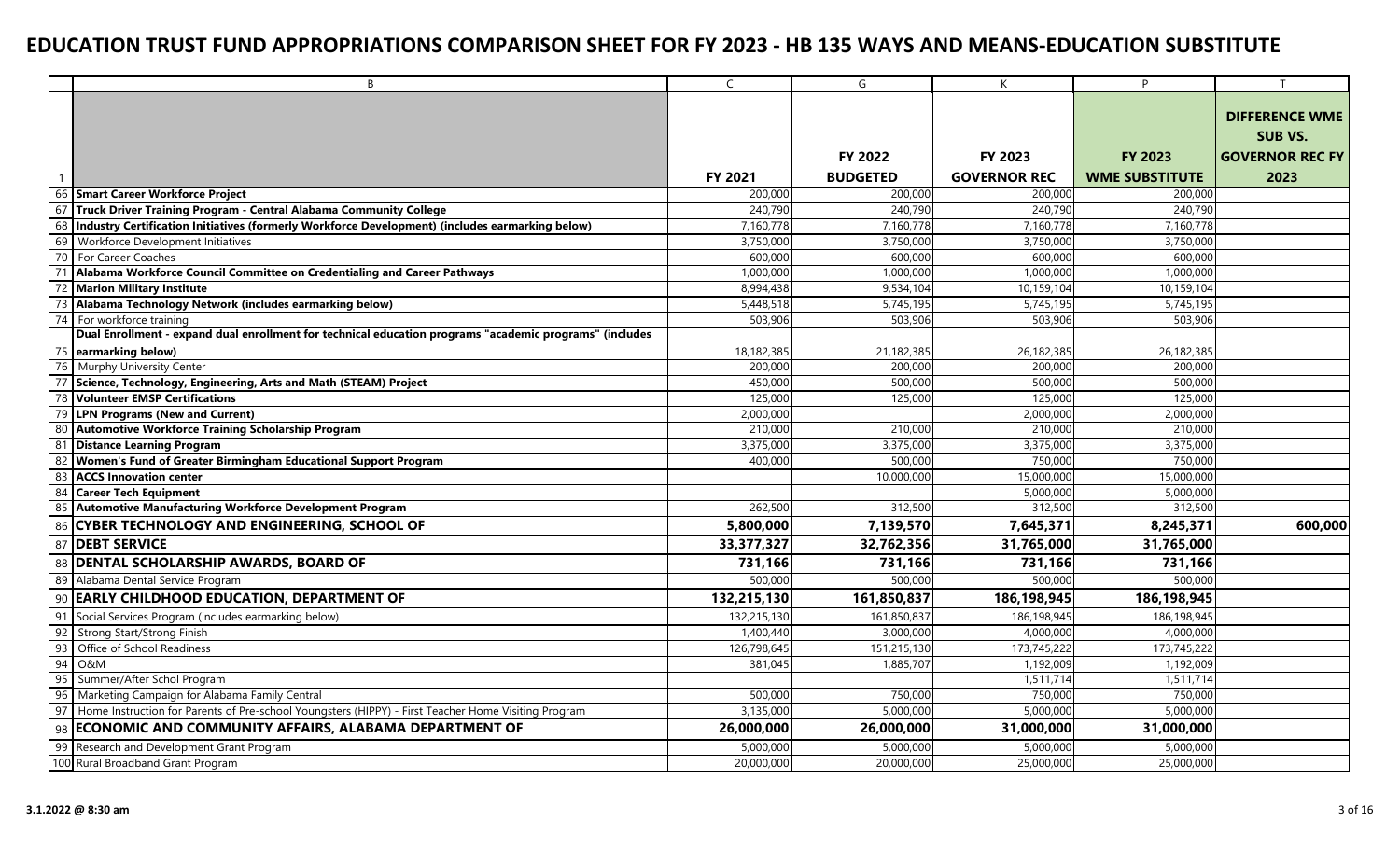| B                                                                                                                | $\mathsf{C}$   | G               | K                   | P                     |                        |
|------------------------------------------------------------------------------------------------------------------|----------------|-----------------|---------------------|-----------------------|------------------------|
|                                                                                                                  |                |                 |                     |                       | <b>DIFFERENCE WME</b>  |
|                                                                                                                  |                |                 |                     |                       |                        |
|                                                                                                                  |                |                 |                     |                       | <b>SUB VS.</b>         |
|                                                                                                                  |                | <b>FY 2022</b>  | FY 2023             | <b>FY 2023</b>        | <b>GOVERNOR REC FY</b> |
|                                                                                                                  | <b>FY 2021</b> | <b>BUDGETED</b> | <b>GOVERNOR REC</b> | <b>WME SUBSTITUTE</b> | 2023                   |
| 101 Electric Vehicle Technology Education Program                                                                | 1,000,000      | 1,000,000       | 1,000,000           | 1,000,000             |                        |
| 102 EDUCATION: LOCAL BOARDS OF EDUCATION                                                                         | 4,463,755,710  | 4,621,106,720   | 4,833,918,285       | 4,794,022,092         | (39, 896, 193)         |
| 103 K-12 Foundation Program (includes earmarking below)                                                          | 3,956,777,507  | 4,012,727,454   | 4,204,027,811       | 4,179,731,618         | (24, 296, 193)         |
| Alabama Student Information Management System (ASIMS)<br>104                                                     | 7,839,874      | 9,839,874       | 9,839,874           | 9,839,874             |                        |
| 105<br><b>Transportation Program</b>                                                                             | 375,781,440    | 380,436,908     | 405,738,903         | 405,738,903           |                        |
| 106 At-Risk Student Program (includes earmarking below)                                                          | 19,567,734     | 19,567,734      | 20,567,734          | 20,967,734            | 400,000                |
| 107<br>Retired Senior Volunteer Program                                                                          | 150,000        | 150,000         | 150,000             | 150,000               |                        |
| Jones Valley Teaching Farm                                                                                       |                |                 |                     | 400,000               | 400,000                |
| 109 Board of Adjustment                                                                                          | 750,800        | 750,800         | 750,800             | 750,800               |                        |
| 110 School Nurses Program                                                                                        | 33,993,095     | 40,672,957      | 49,579,875          | 49,579,875            |                        |
| Information Technology Services Program (Technology Coordinators) (includes earmarks below)                      | 8,775,573      | 12,551,084      | 16,173,127          | 20,173,127            | 4,000,000              |
| 112 To improve cybersecurity, including protection of data and infrastructure                                    |                | 3,600,000       | 3,600,000           | 10,454,000            | 6,854,000              |
| Career Tech O&M<br>113                                                                                           | 5,000,000      | 7,000,000       | 8,000,000           | 8,000,000             |                        |
| 114 Teacher Stabilization Program                                                                                |                | 95,399,783      |                     |                       |                        |
| 115 Math and Science Teacher Salary Matrix                                                                       | 50,000,000     | 50,000,000      | 100,000,000         | 80,000,000            | (20,000,000)           |
| 116 Student Growth                                                                                               |                |                 | 27,080,035          | 27,080,035            |                        |
| 117 Current Units                                                                                                | 13,109,561     | 2,000,000       | 2,000,000           | 2,000,000             |                        |
| 118 EDUCATION, STATE DEPARTMENT OF                                                                               | 304,358,084    | 361,368,466     | 435,477,004         | 459,201,467           | 23,724,463             |
| 119 Administrative Services Program (includes earmarking below)                                                  | 231,387,502    | 259,748,028     | 272,151,566         | 320,281,029           | 48,129,463             |
| 120<br>Department O&M (includes earmarking below)                                                                | 24,381,092     | 27,816,618      | 28,650,156          | 28,650,156            |                        |
| For grant program for capital, equipment, or other needs of K-12 schools<br>121                                  |                | 3,000,000       | 3,000,000           | 3,000,000             |                        |
| Children First Trust Fund (for specialized treatment of students with autism, emotional disabilities and deficit |                |                 |                     |                       |                        |
| 122 disorders)                                                                                                   | 3,050,000      | 3,050,000       | 3,050,000           | 3,050,000             |                        |
| 123 Reading Initiative O&M (includes earmarking below)                                                           | 78,239,601     | 80,239,601      | 85,239,601          | 94,239,601            | 9,000,000              |
| 124 For provisions of the Alabama Literacy Act                                                                   | 18,564,000     |                 |                     |                       |                        |
| 125 CALT Stipend Program                                                                                         |                | 600,000         | 600.000             | 600,000               |                        |
| 126 Math, Science and Technology Initiative O&M                                                                  | 30,299,318     | 30,299,318      | 33,299,318          | 48,299,318            | 15,000,000             |
| 127 For provisions of the Alabama Numeracy Act (per SB 171 of the 2022 Regular Session)                          |                |                 |                     | 15,000,000            | 15,000,000             |
| 128 School Safety Security and Climate (includes earmarking below)                                               | 5,580,000      | 8,580,000       | 10,080,000          | 10,240,000            | 160,000                |
| 129 Regional Safety Training Specialists                                                                         | 800,000        | 800,000         | 800,000             | 800,000               |                        |
| 130 Mental Health Collaborative                                                                                  | 250,000        | 250,000         | 250,000             | 250,000               |                        |
| 131<br>School-Based Mental Health Service Coordinator                                                            | 4,530,000      | 4,530,000       | 4,530,000           | 4,690,000             | 160,000                |
| 132 Bullying Prevention Project                                                                                  |                | 3,000,000       | 3,000,000           | 3,000,000             |                        |
| 133 State Charter School Commission                                                                              | 800,000        | 400,000         | 400,000             | 400,000               |                        |
| 134 New Schools For Alabama                                                                                      |                | 400,000         | 400,000             | 400,000               |                        |
| 135 Arts Education                                                                                               | 1,300,000      | 1,500,000       | 1,700,000           | 1,700,000             |                        |
| 136 Holocaust Commission, Alabama                                                                                | 70,000         | 95,000          | 95,000              | 95,000                |                        |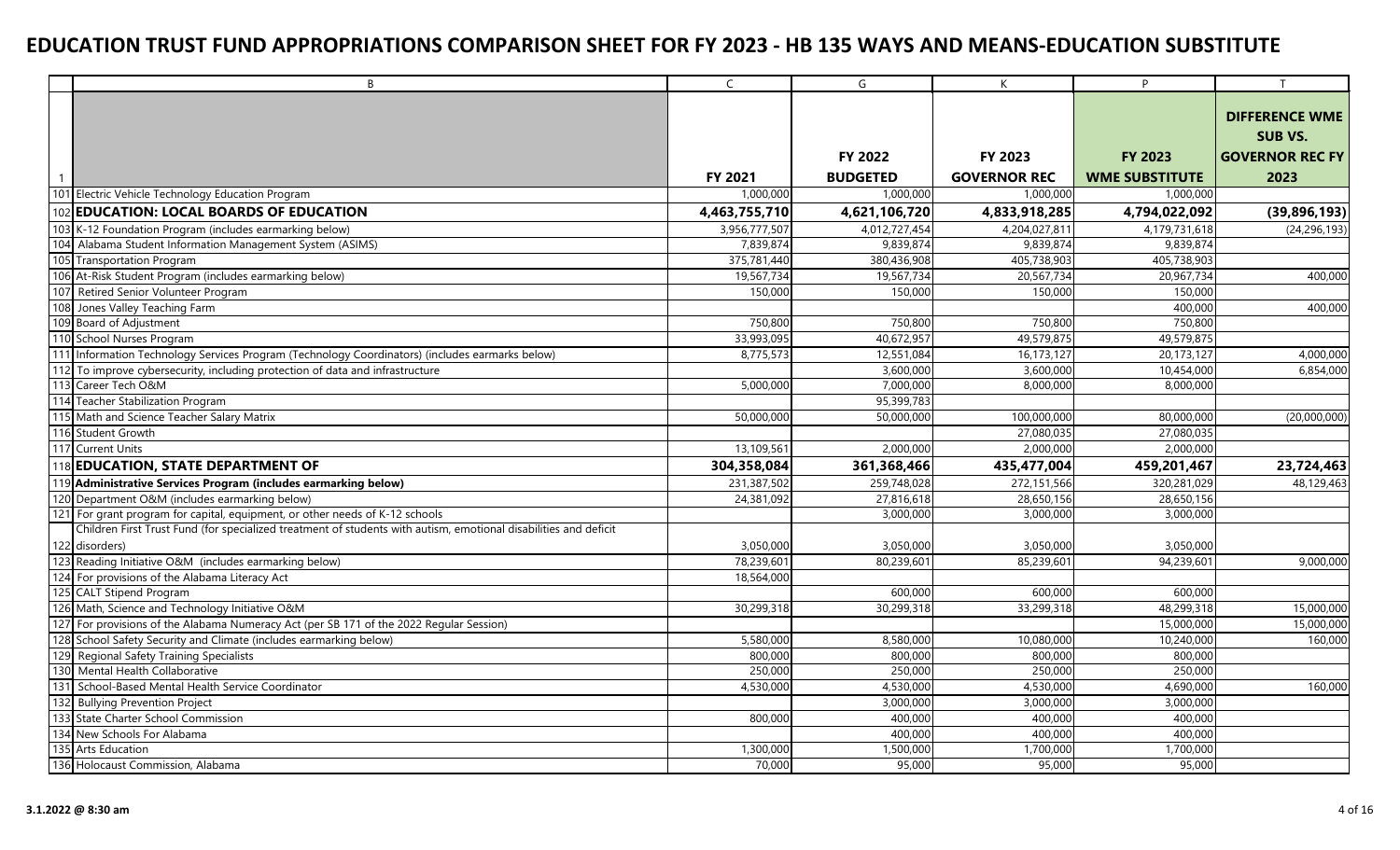|            | B                                                                                                        | $\mathsf{C}$ | G               | $\mathsf{K}$        | P                     | T                                       |
|------------|----------------------------------------------------------------------------------------------------------|--------------|-----------------|---------------------|-----------------------|-----------------------------------------|
|            |                                                                                                          |              |                 |                     |                       | <b>DIFFERENCE WME</b><br><b>SUB VS.</b> |
|            |                                                                                                          |              | <b>FY 2022</b>  | FY 2023             | <b>FY 2023</b>        | <b>GOVERNOR REC FY</b>                  |
|            |                                                                                                          | FY 2021      | <b>BUDGETED</b> | <b>GOVERNOR REC</b> | <b>WME SUBSTITUTE</b> | 2023                                    |
|            | 137 Statewide Student Assessment (formerly Teacher/Student Testing)                                      | 19,405,117   | 19,405,117      | 19,405,117          | 19,405,117            |                                         |
|            | 138 Children's Eye Screening Program and Follow-up Eye Care (includes earmarking below)                  | 2,896,460    | 2,946,460       | 2,946,460           | 2,896,460             | (50,000)                                |
| 139        | Eye Screening Program                                                                                    | 1,448,230    | 1,448,230       | 1,448,230           | 1,448,230             |                                         |
|            | 140 Follow-up Care                                                                                       | 1,448,230    | 1,448,230       | 1,448,230           | 1,448,230             |                                         |
|            | 141 For the Superintendent to hire an independent consultant to review the program                       |              | 50,000          | 50,000              |                       | (50,000)                                |
|            | 142 Woolley Institute for Spoken Language Education (formerly Ear Institute, Alabama)                    | 335,000      | 535,000         | 535,000             | 535,000               |                                         |
|            | 143 Special Education Licensed Interpreters Deaf/Hard Hearing Teachers                                   |              | 8,500,000       | 8,500,000           | 8,500,000             |                                         |
|            | Local School and School System Academic and Financial Improvement Program (At-Risk) (includes earmarking |              |                 |                     |                       |                                         |
|            | 144 below)                                                                                               | 9,240,633    | 9,940,633       | 9,940,633           | 9,940,633             |                                         |
| 145        | Legislative School Performance Recognition Program                                                       | 250,000      | 250,000         | 250,000             | 250,000               |                                         |
|            | 146 Military Children Support Plan                                                                       | 800,000      | 800,000         | 800,000             | 800,000               |                                         |
|            | 147 English Language Learners Program (formerly English as a Second Language Students Program)           | 14,155,334   | 14,155,334      | 16, 155, 334        | 16,155,334            |                                         |
|            | 148 Tenure Personnel Hearings (formerly Tenure Arbitration)                                              | 200,000      | 200,000         | 200,000             | 200,000               |                                         |
|            | 149 Distance Learning                                                                                    | 20,165,768   | 20,165,768      | 20, 165, 768        | 20,165,768            |                                         |
|            | 150 Advanced Placement                                                                                   | 7,421,179    | 9,421,179       | 11,421,179          | 11,421,179            |                                         |
|            | 151 High Needs Special Education Grant Program                                                           | 9,750,000    | 17,400,000      | 17,400,000          | 17,400,000            |                                         |
|            | 152 CLAS Certified Instructional Leader Program                                                          | 548,000      | 548,000         | 548,000             | 548,000               |                                         |
|            | 153 Computer Science For Alabama (CS4AL) Program                                                         | 2,000,000    | 2,000,000       | 3,000,000           | 3,000,000             |                                         |
| 154        | Governor's Mathematics Education Coaching Corps                                                          |              |                 | 5,000,000           | 5,000,000             |                                         |
|            | 155 Teacher Aide grant program for underperforming schools                                               |              |                 |                     | 5,439,463             | 5,439,463                               |
|            | 156 Underperforming Schools                                                                              |              |                 | 10,000,000          | 10,000,000            |                                         |
|            | 157 Online High-Speed Teacher Certification Portal                                                       |              |                 | 450,000             | 450,000               |                                         |
|            | 158 Juvenile Probation Officers                                                                          | 750,000      | 750,000         | 750,000             | 750,000               |                                         |
|            | 159 Financial Assistance Program (includes earmarking below)                                             | 58,491,158   | 84,406,642      | 131,986,642         | 112,556,642           | (19,430,000)                            |
|            | 160 Southwest School of Deaf and Blind                                                                   | 198,865      | 198,865         | 198,865             | 198,865               |                                         |
|            | 161 Symphony in Education Program                                                                        | 100,000      | 100,000         | 100,000             | 100,000               |                                         |
|            | 162 Special Education Pre-School Program                                                                 | 5,623,062    | 17,623,062      | 27,623,062          | 27,623,062            |                                         |
|            | 163 National Board for Professional Teaching Standards                                                   | 12,177,424   | 13,712,908      | 13,712,908          | 13,712,908            |                                         |
|            | 164 Children's Hospital (includes earmarking below)                                                      | 703,546      | 703,546         | 703,546             | 703,546               |                                         |
| 165        | For poison control                                                                                       | 600,000      | 600,000         | 600,000             | 600,000               |                                         |
|            | 166 Career Tech Initiative (includes earmarking below)                                                   | 8,327,239    | 19,292,239      | 24,892,239          | 24,892,239            |                                         |
| 167        | Career Coaches Program                                                                                   | 1,700,000    | 1,700,000       | 6,700,000           | 6,700,000             |                                         |
| 168        | <b>Agriscience Teachers</b>                                                                              | 1,000,000    | 1,000,000       | 1,000,000           | 1,000,000             |                                         |
| 169        | Prostart Career and Technical Education Program                                                          | 250,000      | 365,000         | 365,000             | 365,000               |                                         |
| <b>170</b> | Imagine Academy (formerly Information Technology Academy)                                                | 794,372      | 794,372         | 794,372             | 794,372               |                                         |
|            | 171 Agribusiness Education Program                                                                       | 451,900      | 451,900         | 451,900             | 451,900               |                                         |
|            | 172 Cullman County Agricultural Trade Center (one-time repairs)                                          | 215,000      |                 |                     |                       |                                         |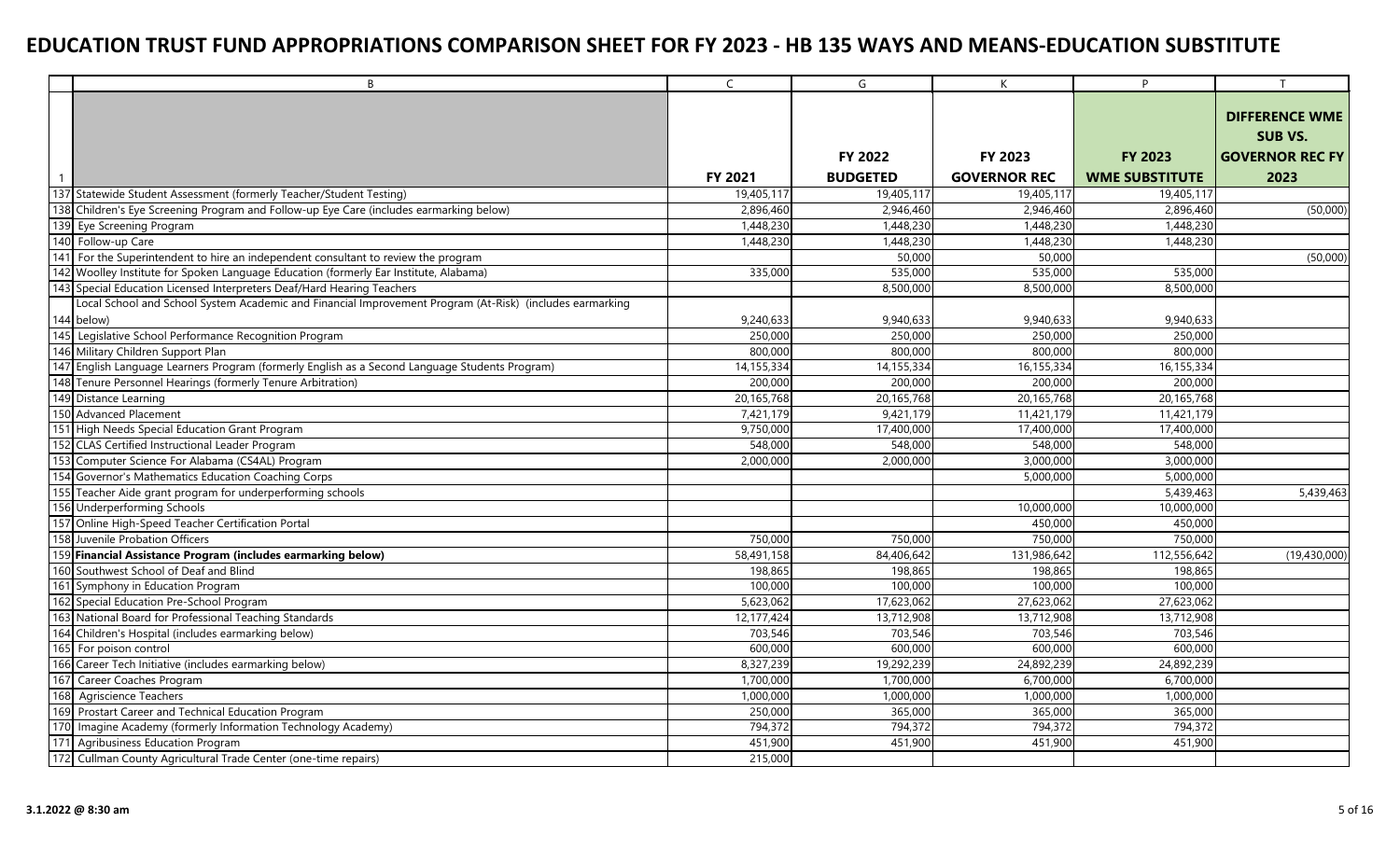|     | B                                                                                   | $\mathsf{C}$ | G               | K                   | P                     | T                      |
|-----|-------------------------------------------------------------------------------------|--------------|-----------------|---------------------|-----------------------|------------------------|
|     |                                                                                     |              |                 |                     |                       |                        |
|     |                                                                                     |              |                 |                     |                       | <b>DIFFERENCE WME</b>  |
|     |                                                                                     |              |                 |                     |                       | <b>SUB VS.</b>         |
|     |                                                                                     |              | FY 2022         | FY 2023             | <b>FY 2023</b>        | <b>GOVERNOR REC FY</b> |
|     |                                                                                     | FY 2021      | <b>BUDGETED</b> | <b>GOVERNOR REC</b> | <b>WME SUBSTITUTE</b> | 2023                   |
|     | 173 Teacher In-Service Centers (includes earmarking below)                          | 2,959,080    | 2,959,080       | 3,509,080           | 3,509,080             |                        |
| 174 | University of Alabama - Tuscaloosa                                                  | 217.415      | 217,415         | 263,249             | 263,249               |                        |
| 175 | University of Alabama - Birmingham                                                  | 301,015      | 301,015         | 346,848             | 346,848               |                        |
|     | 176 Alabama A&M University                                                          | 274,253      | 274,253         | 320,086             | 320,086               |                        |
| 177 | Alabama State University                                                            | 236,454      | 236,454         | 282,287             | 282,287               |                        |
| 178 | <b>Athens State University</b>                                                      | 229,004      | 229,004         | 274,838             | 274,838               |                        |
| 179 | <b>Auburn University</b>                                                            | 238,384      | 238,384         | 284,217             | 284,217               |                        |
| 180 | Jacksonville State University                                                       | 233,695      | 233,695         | 279,528             | 279,528               |                        |
|     | 181 University of Montevallo                                                        | 245,558      | 245,558         | 291,391             | 291,391               |                        |
|     | 182 Troy University                                                                 | 248,042      | 248,042         | 293,875             | 293,875               |                        |
|     | 183 University of North Alabama                                                     | 212,449      | 212,449         | 258,283             | 258,283               |                        |
|     | 184 University of South Alabama                                                     | 322.811      | 322,811         | 368,644             | 368,644               |                        |
| 185 | University of West Alabama                                                          | 200,000      | 200,000         | 245,834             | 245,834               |                        |
|     | 186 Teacher Professional Development Training (includes earmarking below)           | 2,398,913    | 2,398,913       | 3,898,913           | 3,898,913             |                        |
|     | 187 Technology in Motion Program                                                    | 857,192      | 857,192         | 2,357,192           | 2,357,192             |                        |
| 188 | Computer Science Professional Development                                           | 300,000      | 300,000         | 300,000             | 300,000               |                        |
|     | 190 Middle School Computer Programming Initiative                                   | 613,907      | 613,907         | 613,907             | 613,907               |                        |
|     | 191 Principal Mentoring Program                                                     | 438,907      | 438,907         | 438,907             | 438,907               |                        |
| 192 | Professional Development of Educators and School Board Members on Special Education | 188,907      | 188,907         | 188,907             | 188,907               |                        |
|     | 193 Jobs for Alabama's Graduates (JAG)                                              | 1,550,742    | 1,550,742       | 2,550,742           | 2,550,742             |                        |
|     | 194 High Hopes for Alabama Students                                                 | 7,980,287    | 8,680,287       | 8,680,287           | 8,680,287             |                        |
|     | 195 Teach For America                                                               | 747,000      | 822,000         | 822,000             | 822,000               |                        |
|     | 196 Alabama Football Coaches Association                                            | 125,000      | 125,000         | 125,000             | 125,000               |                        |
|     | 197 Alabama Baseball Coaches Association                                            | 50,000       | 75,000          | 75,000              | 75,000                |                        |
|     | 198 Coach Safely Initiative                                                         | 400,000      | 700,000         | 700,000             | 700,000               |                        |
|     | 199 Helping Families Initiative                                                     | 1,000,000    | 2,000,000       | 2,100,000           | 2,100,000             |                        |
|     | 200 Hudson Alpha Institute - Science Teacher Training                               | 1,000,000    | 1,000,000       | 1,000,000           | 1,000,000             |                        |
|     | 201 Southern Research Institute                                                     | 1,000,000    | 1,000,000       | 1,000,000           | 1,000,000             |                        |
|     | 202 National Board Certification of Teachers                                        | 750,000      | 750,000         | 1,500,000           | 1,500,000             |                        |
|     | 203 Peer Helpers                                                                    | 1,000,000    |                 |                     |                       |                        |
|     | 204 Alabama Teacher Mentor Program                                                  | 4,000,000    | 4,000,000       | 4,000,000           | 4,000,000             |                        |
|     | 205 Liberty Learning Foundation                                                     | 275,000      | 325,000         | 325,000             | 425,000               | 100,000                |
|     | 206 Healthy Eating, Active Living (HEAL, Inc)                                       | 600,000      | 625,000         | 625,000             | 625,000               |                        |
|     | 207 Early Childhood Classroom Assessment                                            | 2,750,000    | 2,750,000       | 2,750,000           | 2,750,000             |                        |
|     | 208 Remote Learning Hub                                                             | 1,000,000    | 2,000,000       | 2,000,000           | 2,000,000             |                        |
|     | 209 Vaping Education Program                                                        |              | 100,000         | 100,000             | 150,000               | 50,000                 |
|     | 210 Alabama Scholars Bowl TV Show                                                   |              | 65,000          | 65,000              | 65,000                |                        |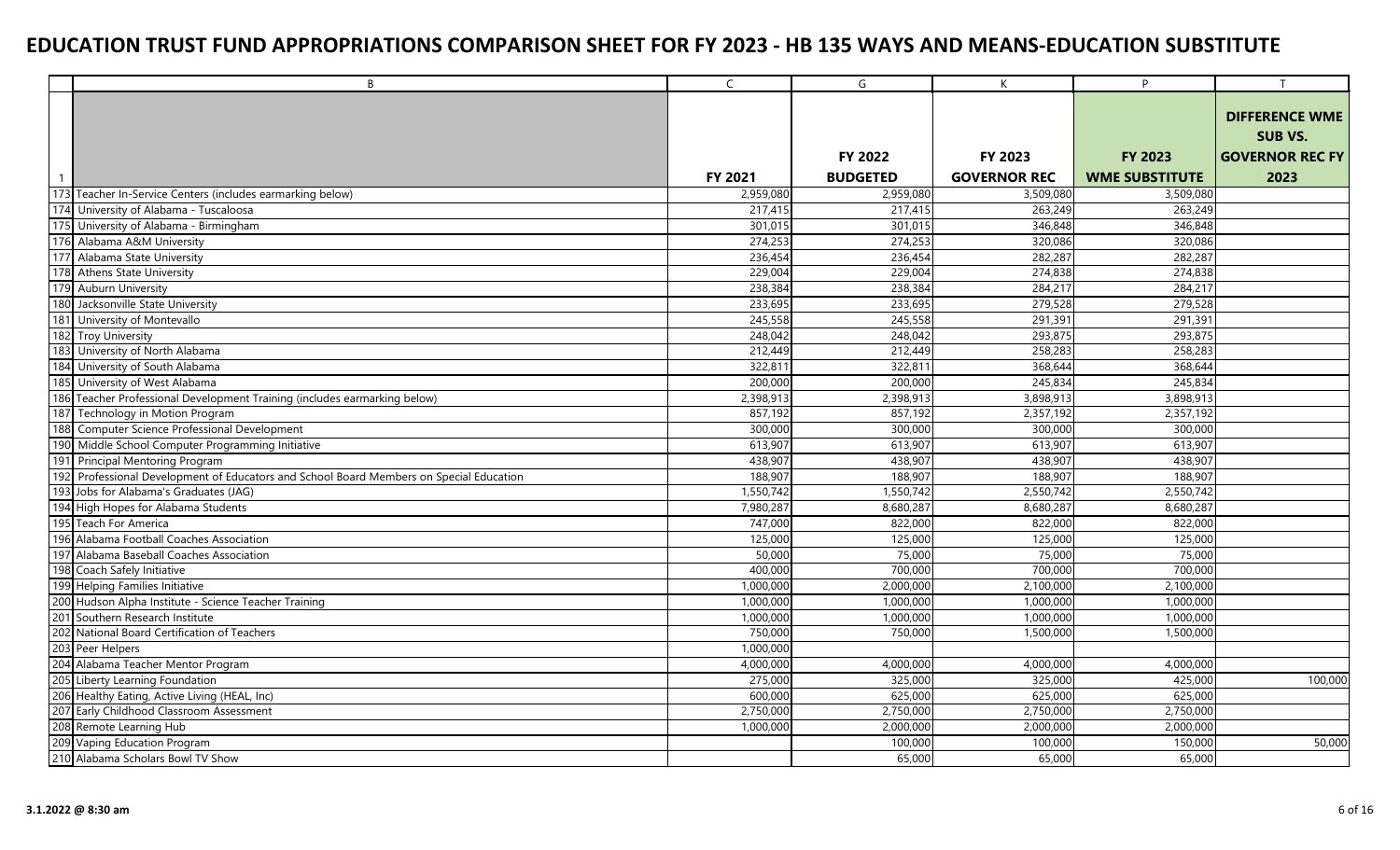|                | B                                                                                    | $\mathsf{C}$ | G               | $\mathsf{K}$           | P                     |                                                                   |
|----------------|--------------------------------------------------------------------------------------|--------------|-----------------|------------------------|-----------------------|-------------------------------------------------------------------|
|                |                                                                                      |              | <b>FY 2022</b>  | FY 2023                | <b>FY 2023</b>        | <b>DIFFERENCE WME</b><br><b>SUB VS.</b><br><b>GOVERNOR REC FY</b> |
|                |                                                                                      |              |                 |                        |                       |                                                                   |
|                |                                                                                      | FY 2021      | <b>BUDGETED</b> | <b>GOVERNOR REC</b>    | <b>WME SUBSTITUTE</b> | 2023<br>(1,000,000)                                               |
|                | 211 Marketing Campaign for Teachers<br>Special Education Certified Behavior Analysts | 1,000,000    |                 | 1,000,000<br>8,500,000 | 8,500,000             |                                                                   |
|                | Robotics Grant Program                                                               | 775,000      | 850,000         | 850,000                | 850,000               |                                                                   |
|                | Gifted Students Program (includes earmarking below)                                  | 3,825,000    | 4,875,000       | 9,800,000              | 9,800,000             |                                                                   |
|                | Gifted Students Grant Program                                                        | 825,000      | 875,000         | 875,000                | 875,000               |                                                                   |
|                | <b>Reading is Fundamental</b>                                                        | 30,000       | 30,000          | 30,000                 | 30,000                |                                                                   |
|                | <b>American Village</b>                                                              | 250,000      | 375,000         | 1,000,000              | 1,000,000             |                                                                   |
|                | Kindervision                                                                         | 100,000      | 100,000         | 175,000                | 200,000               | 25,000                                                            |
|                | <b>Future Teachers of Alabama</b>                                                    | 250,000      | 250,000         | 250,000                | 250,000               |                                                                   |
|                | Liability Insurance Program                                                          | 8,440,628    | 10,000,000      | 17,500,000             | 12,500,000            | (5,000,000)                                                       |
|                | Science In Motion Program                                                            | 1,583,796    | 1,583,796       | 2,583,796              | 2,583,796             |                                                                   |
|                | <b>EDUCATIONAL TELEVISION COMMISSION</b>                                             | 14,653,810   | 9,461,713       | 11,935,169             | 11,935,169            |                                                                   |
|                | <b>EVALUATION OF SERVICES, ALABAMA COMMISSION ON THE</b>                             | 500,000      | 508,094         | 521,815                | 521,815               |                                                                   |
|                | <b>EXECUTIVE COMMISSION ON COMMUNITY SERVICES GRANTS, STATE</b>                      | 9,031,798    | 10,031,798      | 10,031,798             | 10,031,798            |                                                                   |
|                | <b>Community Services Grants Program</b>                                             | 9,031,798    | 10,031,798      | 10,031,798             | 10,031,798            |                                                                   |
|                | <b>FAMILY PRACTICE RURAL HEALTH BOARD</b>                                            | 2,679,502    | 2,702,161       | 2,702,161              | 2,702,161             |                                                                   |
| $22^{\degree}$ | Auburn Rural Health Program (minimum)                                                | 144,155      | 144,155         | 144,155                | 144,155               |                                                                   |
| 228            | Tuskegee Area Health Education Center (minimum)                                      | 89,815       | 89,815          | 89,815                 | 89,815                |                                                                   |
|                | 229 Rural Medical Scholars Program @ UA-Tuscaloosa                                   | 962,500      | 962,500         | 962,500                | 962,500               |                                                                   |
|                | 230 Rural Health Program @ UAH                                                       | 720,985      | 743,644         | 743,644                | 743,644               |                                                                   |
|                | <b>FINANCE, DEPARTMENT OF</b>                                                        | 450,000      | 457,049         | 469,330                | 469,330               |                                                                   |
|                | FINANCE - COMPTROLLER - Teacher Sick Leave Upon Death                                | 1,739,708    | 1,739,708       | 2,000,000              | 2,000,000             |                                                                   |
|                | <b>FINE ARTS, ALABAMA SCHOOL OF</b>                                                  | 8,847,417    | 9,397,627       | 10,076,387             | 10,076,387            |                                                                   |
|                | FIREFIGHTERS' PERSONNEL STANDARDS AND EDUCATION COMMISSION, ALABAMA \                |              |                 |                        |                       |                                                                   |
| 234            | <b>FIRE COLLEGE</b>                                                                  | 5,548,437    | 5,881,027       | 6,087,282              | 6,087,282             |                                                                   |
|                | <b>GEOLOGICAL SURVEY</b>                                                             | 521,091      | 526,818         | 545,206                | 545,206               |                                                                   |
| 236            | GOVERNOR'S OFFICE OF VOLUNTEER SERVICES (FORMERLY SERVE ALABAMA)                     | 361,166      | 367,456         | 385,569                | 385,569               |                                                                   |
|                | <b>HEALTH, DEPARTMENT OF PUBLIC</b>                                                  | 16,826,167   | 16,863,033      | 16,944,088             | 17,065,179            | 121,091                                                           |
| 238            | Public Health Services Program (includes earmarking below)                           | 13,805,385   | 13,842,251      | 13,923,306             | 14,044,397            | 121,091                                                           |
|                | AIDS Alabama                                                                         | 528,909      | 528,909         | 528,909                | 550,000               | 21,091                                                            |
| 240            | Alabama Kidney Foundation                                                            | 497,463      | 497,463         | 497,463                | 497,463               |                                                                   |
| 241            | Center for Ethics and Social Responsibility and Impact Alabama                       | 600,000      | 600,000         | 600,000                | 700,000               | 100,000                                                           |
| 242            | Alabama Health Education Centers                                                     | 550,000      | 550,000         | 550,000                | 550,000               |                                                                   |
|                | 243 Alabama Commission on Tick Borne Illness                                         | 75,000       | 75,000          | 75,000                 | 75,000                |                                                                   |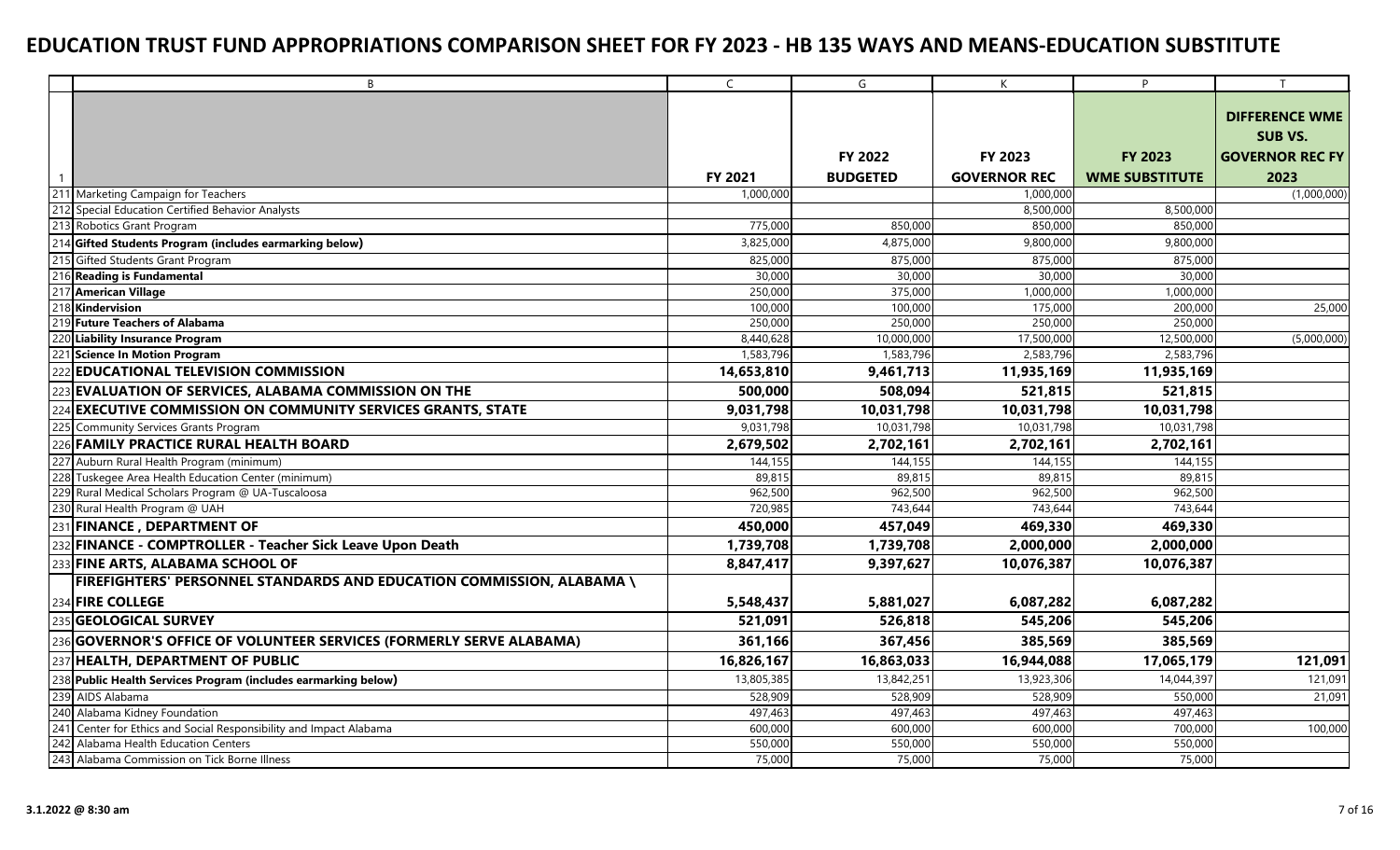|     | B                                                                                                                    | $\mathsf{C}$ | G               | $\mathsf{K}$        | P                     | T                      |
|-----|----------------------------------------------------------------------------------------------------------------------|--------------|-----------------|---------------------|-----------------------|------------------------|
|     |                                                                                                                      |              |                 |                     |                       | <b>DIFFERENCE WME</b>  |
|     |                                                                                                                      |              |                 |                     |                       | <b>SUB VS.</b>         |
|     |                                                                                                                      |              |                 |                     |                       |                        |
|     |                                                                                                                      |              | <b>FY 2022</b>  | FY 2023             | <b>FY 2023</b>        | <b>GOVERNOR REC FY</b> |
|     |                                                                                                                      | FY 2021      | <b>BUDGETED</b> | <b>GOVERNOR REC</b> | <b>WME SUBSTITUTE</b> | 2023                   |
| 244 | Statewide Trauma System (\$200,000 for a Statewide Stroke System)                                                    | 450,000      | 450,000         | 450,000             | 450,000               |                        |
| 245 | <b>Continuing Education for EMT Personnel</b>                                                                        | 1,635,782    | 1,635,782       | 1,635,782           | 1,635,782             |                        |
|     | 246 Alabama Medical Education Consortium (includes earmarking below)                                                 | 385,000      | 385,000         | 385,000             | 385,000               |                        |
|     | 247 Rural Alabama Teaching Health Center                                                                             | 385,000      | 385,000         | 385,000             | 385,000               |                        |
|     | 248 Emergency Medical Services (includes earmarking below)                                                           | 1,000,000    | 1,000,000       | 1,000,000           | 1,000,000             |                        |
|     | 249 Alabama Trauma Communications Center at UAB                                                                      | 1,000,000    | 1,000,000       | 1,000,000           | 1,000,000             |                        |
|     | <b>HIGHER EDUCATION, ALABAMA COMMISSION ON</b>                                                                       | 39,860,021   | 46,066,758      | 53,386,869          | 59,136,869            | 5,750,000              |
|     | <b>O&amp;M</b> (includes earmarking below)                                                                           | 3,598,466    | 4,560,422       | 4,709,631           | 5,209,631             | 500,000                |
| 252 | Industry Credential Directory                                                                                        |              | 100,000         | 100,000             | 100,000               |                        |
| 253 | <b>FAFSA Completion</b>                                                                                              |              |                 |                     | 500,000               | 500,000                |
|     | Retain Alabama                                                                                                       |              | 800,000         | 800,000             | 800,000               |                        |
|     | Student Financial Aid Programs (includes earmarking below)                                                           | 19,859,227   | 21,808,235      | 23,579,137          | 23,579,137            |                        |
|     | Policeman's Survivor Tuition, estimated                                                                              | 302,000      | 444,700         | 466,935             | 466,935               |                        |
|     | Alabama National Guard Education Assistance Scholarships                                                             | 4,908,550    | 5,212,335       | 5,472,952           | 5,472,952             |                        |
|     | 258 Alabama Student Assistance Program                                                                               | 5,897,551    | 7,277,225       | 8,000,000           | 8,000,000             |                        |
|     | 259 Educational Grants Program (Alabama Student Grant Program)                                                       | 7,006,126    | 7,277,225       | 8,000,000           | 8,000,000             |                        |
|     | 260 Birmingham Promise Scholarship Program                                                                           | 750,000      | 850,000         | 892,500             | 892,500               |                        |
|     | 261 Best and Brightest Program                                                                                       | 270,000      |                 |                     |                       |                        |
|     | 262 Math and Science Teacher Education Program                                                                       | 725,000      | 746,750         | 746,750             | 746,750               |                        |
| 263 | Support of Other Educational Activities Program (includes earmarking below)                                          | 2,552,925    | 2,628,698       | 2,628,698           | 2,628,698             |                        |
|     | 264 Network of Alabama Academic Libraries                                                                            | 303,428      | 379,201         | 379,201             | 379,201               |                        |
|     | 265 Southern Regional Education Board (SREB)                                                                         | 656,214      | 656,214         | 656,214             | 656,214               |                        |
|     | 266 EPSCoR (Research) Program                                                                                        | 1,200,216    | 1,200,216       | 1,200,216           | 1,200,216             |                        |
|     |                                                                                                                      |              |                 |                     |                       |                        |
|     | 267 Articulation and General Studies Committee (AGSC) / Statewide Transfer and Articulation Reporting System (STARS) | 393,067      | 393,067         | 393,067             | 393,067               |                        |
|     | 268 Alabama Agricultural Land Grant Alliance (includes earmarking below)                                             | 5,616,283    | 6,116,283       | 6,266,283           | 6,266,283             |                        |
|     | 269 State match for federal funds                                                                                    | 4,506,83     | 5,006,831       | 5,006,831           | 5,006,831             |                        |
|     | 270 McIntire-Stennis Forestry Research Initiative                                                                    | 539,524      | 539,524         | 539,524             | 539,524               |                        |
|     | Tuskegee University - for USDA matching funds                                                                        | 569,928      | 569,928         | 719,928             | 719,928               |                        |
|     | Support of Other State Programs (includes earmarking below)                                                          | 8,233,120    | 10,953,120      | 11,203,120          | 16,453,120            | 5,250,000              |
| 273 | Humanities Foundation                                                                                                | 100,000      | 100,000         | 100,000             | 100,000               |                        |
| 274 | USS Alabama Battleship                                                                                               |              | 150,000         | 150,000             | 150,000               |                        |
| 275 | Alabama HBCU Consortium                                                                                              |              | 650,000         | 650,000             | 650,000               |                        |
| 276 | Alabama Forestry Foundation - Black Belt Initiative                                                                  | 307,000      | 1,182,000       | 1,182,000           | 1,182,000             |                        |
| 277 | Soil and Water Conservation Committee Program                                                                        | 2,123,376    | 2,423,376       | 2,673,376           | 2,673,376             |                        |
|     | 278 Black Belt Adventures                                                                                            | 300,000      | 375,000         | 375,000             | 475,000               | 100,000                |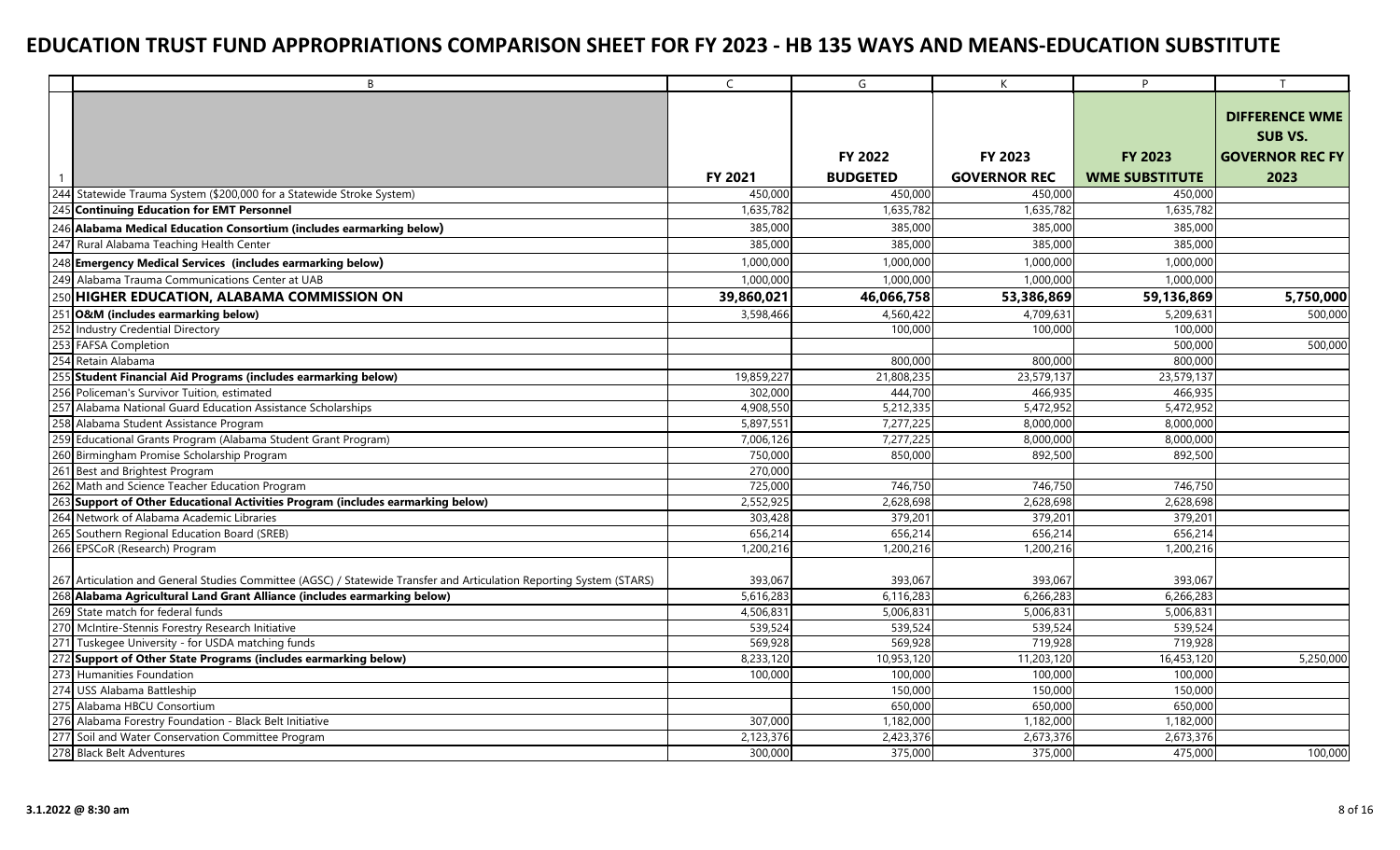|     | B <sub>1</sub>                                                                                         | $\mathsf{C}$ | G               | K                   | P                     | T                      |
|-----|--------------------------------------------------------------------------------------------------------|--------------|-----------------|---------------------|-----------------------|------------------------|
|     |                                                                                                        |              |                 |                     |                       |                        |
|     |                                                                                                        |              |                 |                     |                       | <b>DIFFERENCE WME</b>  |
|     |                                                                                                        |              |                 |                     |                       | <b>SUB VS.</b>         |
|     |                                                                                                        |              | FY 2022         | FY 2023             | <b>FY 2023</b>        | <b>GOVERNOR REC FY</b> |
|     |                                                                                                        | FY 2021      | <b>BUDGETED</b> | <b>GOVERNOR REC</b> | <b>WME SUBSTITUTE</b> | 2023                   |
|     | 279 Black Belt Treasures                                                                               | 260,000      | 285,000         | 285,000             | 335,000               | 50,000                 |
| 280 | Civil Air Patrol                                                                                       | 100,000      | 100,000         | 100,000             | 100,000               |                        |
|     | 281 National Computer Forensics Institute                                                              | 250,000      | 250,000         | 250,000             | 350,000               | 100,000                |
| 282 | Adaptive and Disability Sports Education                                                               | 60,000       | 60,000          | 60,000              | 60,000                |                        |
| 283 | Resource Conservation and Development (RC and D) Programs                                              | 3,137,744    | 3,837,744       | 3,837,744           | 4,337,744             | 500,000                |
| 284 | Forestry Commission Education Program                                                                  | 200,000      | 200,000         | 200,000             | 200,000               |                        |
|     | 285 Motorsports Hall of Fame                                                                           | 200,000      | 200,000         | 200,000             | 200,000               |                        |
| 286 | Alabama Recruit and Retain Minority Teachers                                                           | 700,000      | 700,000         | 700,000             | 700,000               |                        |
| 287 | AKEEP Education and Teacher Recruitment Partnership                                                    | 100,000      | 100,000         | 100,000             | 100,000               |                        |
|     | 288 STEM major teacher recruitment program                                                             |              |                 |                     | 4,500,000             | 4,500,000              |
| 289 | Trails Foundation, Alabama                                                                             | 395,000      | 340,000         | 340,000             | 340,000               |                        |
| 290 | <b>Deferred Maintenance Program</b>                                                                    |              |                 | 5,000,000           | 5,000,000             |                        |
|     | 291 HISTORICAL COMMISSION, ALABAMA                                                                     | 2,492,038    | 2,942,038       | 3,092,038           | 3,092,038             |                        |
| 292 | Historical Resources Management Program (includes earmarking below)                                    | 2,492,038    | 2,942,038       | 3,092,038           | 3,092,038             |                        |
| 293 | For Operating Grants                                                                                   | 1,075,000    | 1,300,000       | 1,300,000           | 1,300,000             |                        |
|     | 294 HUMAN RESOURCES, DEPARTMENT OF                                                                     | 31,424,165   | 32,496,461      | 50,303,907          | 50,502,437            | 198,530                |
|     | Jobs Opportunities and Basic Skills Training (JOBS) Program and Family and Children Services Program   |              |                 |                     |                       |                        |
|     | 295 (includes earmarking below)                                                                        | 13,191,751   | 13,191,751      | 13,191,751          | 13,390,281            | 198,530                |
|     | 296 Child Advocacy Centers                                                                             | 701.470      | 701.470         | 701,470             | 900,000               | 198,530                |
|     | Jobs Child Care and After School Child Care Program and Family and Children Services Program (includes |              |                 |                     |                       |                        |
|     | 297 earmarking below)                                                                                  | 17,026,806   | 18,099,102      | 35,906,548          | 35,906,548            |                        |
|     | 298 Black Belt Eye Care Consortium                                                                     | 375,000      | 375,000         | 375,000             | 375,000               |                        |
| 299 | Greater Alabama Child Development Program for rural day care                                           | 926,114      | 926,114         | 926,114             | 926,114               |                        |
|     | 300 Wiregrass Rehabilitation Center for day care                                                       | 570,932      | 570,932         | 570,932             | 570,932               |                        |
|     | 301 Educating Children at Residential Hospitals                                                        |              | 1,000,000       | 1,000,000           | 1,000,000             |                        |
|     | 302 Fostering Hope Scholarship Act Program                                                             | 1,205,608    | 1,205,608       | 1,205,608           | 1,205,608             |                        |
| 303 | <b>LAW ENFORCEMENT AGENCY, STATE</b>                                                                   | 580,242      | 584,088         | 591,776             | 591,776               |                        |
|     | 304 School Safety                                                                                      | 572,446      | 572,446         | 572,446             | 572,446               |                        |
|     | 306 LIBRARY SERVICE, ALABAMA PUBLIC                                                                    | 12,978,941   | 13,116,894      | 13,920,190          | 13,920,190            |                        |
|     | 307 To Public Libraries (minimum)                                                                      | 5,527,255    | 5,527,255       | 5,879,772           | 5,879,772             |                        |
|     | 308 Homework Alabama                                                                                   | 295,000      | 395,000         | 395,000             | 395,000               |                        |
|     | 309 Virtual Library Project                                                                            | 3,397,627    | 3,397,627       | 3,566,841           | 3,566,841             |                        |
|     | 310 Supreme Court Library, Alabama                                                                     | 350,000      | 350,000         | 350,000             | 350,000               |                        |
|     | 311 LIEUTENANT GOVERNOR, OFFICE OF THE                                                                 | 90,000       | 91,352          | 94,312              | 114,312               | 20,000                 |
|     | 312 Lieutenant Governor's Commission on 21st Century Workforce                                         | 90,000       | 91,352          | 94,312              | 114,312               | 20,000                 |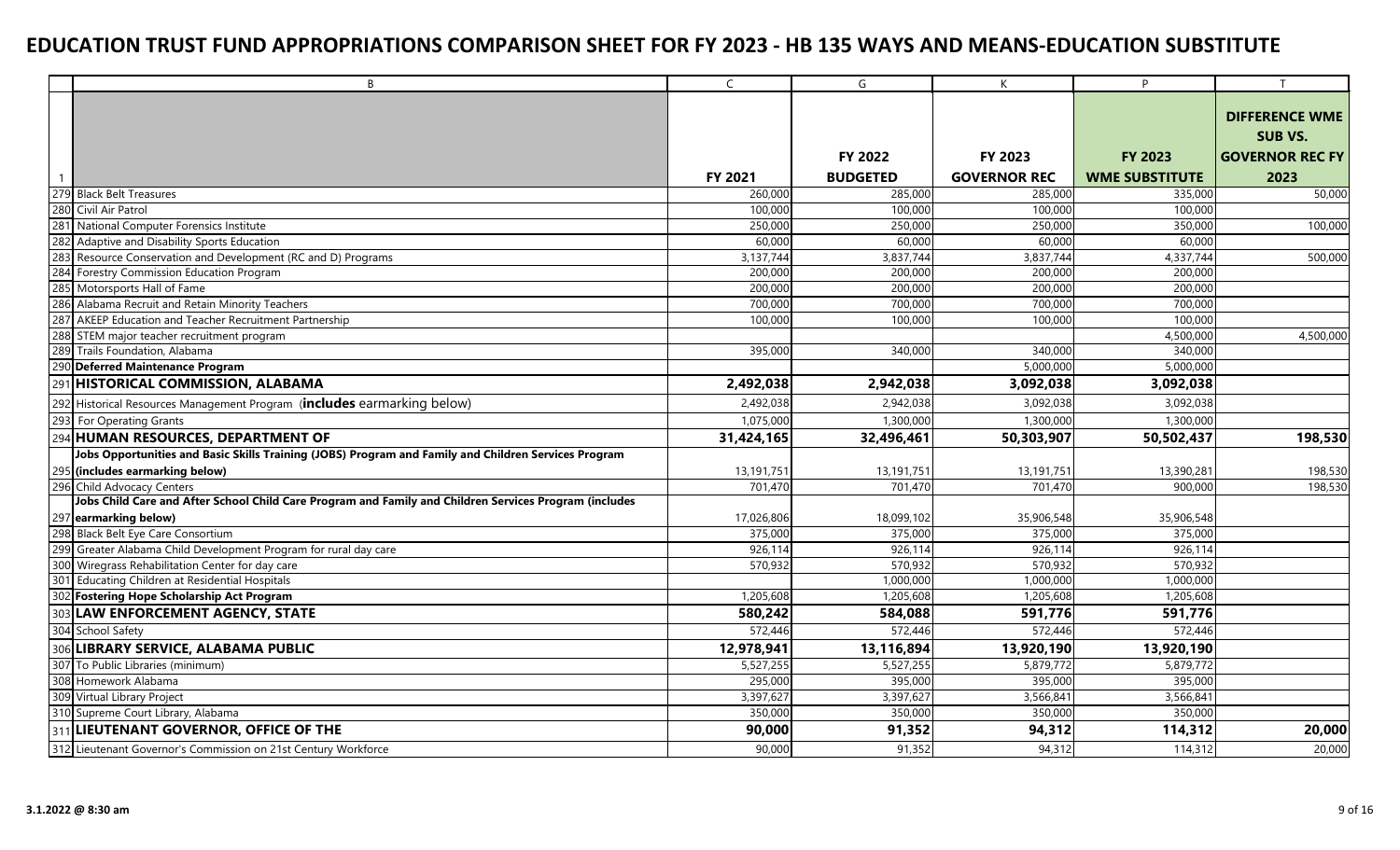|     | B                                                                                                                | $\mathsf{C}$ | G               | K                   | P                     |                        |
|-----|------------------------------------------------------------------------------------------------------------------|--------------|-----------------|---------------------|-----------------------|------------------------|
|     |                                                                                                                  |              |                 |                     |                       |                        |
|     |                                                                                                                  |              |                 |                     |                       | <b>DIFFERENCE WME</b>  |
|     |                                                                                                                  |              |                 |                     |                       | <b>SUB VS.</b>         |
|     |                                                                                                                  |              | FY 2022         | FY 2023             | <b>FY 2023</b>        | <b>GOVERNOR REC FY</b> |
|     |                                                                                                                  | FY 2021      | <b>BUDGETED</b> | <b>GOVERNOR REC</b> | <b>WME SUBSTITUTE</b> | 2023                   |
|     | MARINE ENVIRONMENTAL SCIENCES CONSORTIUM / DAUPHIN ISLAND SEA LAB                                                | 7,203,025    | 5,500,849       | 5,500,849           | 5,500,849             |                        |
|     | 314 Mobile Bay National Estuary Program                                                                          | 76,088       | 100,000         | 100,000             | 100,000               |                        |
|     | 315 Mississippi-Alabama Sea Grant Consortium                                                                     | 76,088       | 100,000         | 100,000             | 100,000               |                        |
|     | 316 MATHEMATICS AND SCIENCE, ALABAMA SCHOOL OF                                                                   | 8,847,417    | 9,345,660       | 9,933,232           | 9,933,232             |                        |
|     | 317 MEDICAL SCHOLARSHIP AWARDS, BOARD OF                                                                         | 2,440,014    | 2,440,014       | 2,440,014           | 2,440,014             |                        |
|     | 318 Alabama Physician Assistants Service Program                                                                 | 500,000      | 500,000         | 500,000             | 500,000               |                        |
|     | 319 MENTAL HEALTH, DEPARTMENT OF                                                                                 | 58,015,882   | 60,243,972      | 62,129,836          | 67,919,836            | 5,790,000              |
|     |                                                                                                                  |              |                 |                     |                       |                        |
|     | Services for children and youth with severe emotional disturbances and medically necessary services for Medicaid |              |                 |                     |                       |                        |
|     | 320 eligible children with autism spectrum disorder                                                              |              | 4,750,000       | 4,750,000           | 4,750,000             |                        |
|     | 321 Institutional Treatment and Care of Mental Illness Program (includes earmark below)                          | 5,448,163    | 12,771,253      | 11,543,617          | 11,543,617            |                        |
| 322 | School-Based Mental Health Services Collaboration                                                                | 1,750,000    | 2,500,000       | 3,500,000           | 3,500,000             |                        |
| 323 | Substance Abuse Program                                                                                          | 1,892,794    | 1,892,794       | 1,892,794           | 1,892,794             |                        |
|     | 324 Special Services Program (includes earmark below)                                                            | 2,488,206    | 2,028,206       | 5,141,706           | 5,141,706             |                        |
|     | Alabama Interagency Autism Coordinating Council (\$225,000 shall be expended for regional centers)               | 438,900      | 438,900         | 438,900             | 438,900               |                        |
| 326 | Institutional Treatment and Care of Intellectually Disabled Program (includes earmarking below)                  | 48,186,719   | 43,551,719      | 43,551,719          | 49,341,719            | 5,790,000              |
| 327 | ARC-type community-based programs                                                                                | 4,282,409    | 4,282,409       | 4,282,409           | 4,282,409             |                        |
|     | 328 Developmental Disability Nurse Delegation Program                                                            |              | 800,000         | 800,000             | 800,000               |                        |
|     | Services for children and youth with severe emotional disturbances and medically necessary services for Medicaid |              |                 |                     |                       |                        |
| 329 | eligible children with autism spectrum disorder                                                                  | 4,750,000    |                 |                     |                       |                        |
|     | 330 Camp ASCCA                                                                                                   | 385,000      | 415,000         | 415,000             | 425,000               | 10,000                 |
|     | 331 Eagles' Wings Program                                                                                        | 435,000      | 480,000         | 480,000             | 500,000               | 20,000                 |
|     | 332 Rainbow Omega                                                                                                | 460,000      | 490,000         | 490,000             | 500,000               | 10,000                 |
| 333 | For Residential Habilitation                                                                                     | 960,000      | 960,000         | 960,000             | 960,000               |                        |
|     | <b>MUSIC HALL OF FAME</b>                                                                                        | 150,000      | 177,105         | 201,448             | 201,448               |                        |
|     | <b>NURSING, ALABAMA BOARD OF</b>                                                                                 | 616,027      | 616,027         | 616,027             | 616,027               |                        |
|     | 336 For advanced degree scholarships to train nursing instructors                                                | 150,000      | 150,000         | 150,000             | 150,000               |                        |
|     | 337 For a loan repayment program for advanced-practice nurses                                                    | 450,000      | 450,000         | 450,000             | 450,000               |                        |
|     | 338 OPTOMETRIC SCHOLARSHIP AWARDS, BOARD OF                                                                      | 180,000      | 200,000         | 200,000             | 200,000               |                        |
|     | 339 PEACE OFFICERS' STANDARDS AND TRAINING COMMISSION, ALABAMA                                                   | 1,252,274    | 1,253,995       | 2,595,995           | 2,595,995             |                        |
|     | 340 Professional and Occupational Licensing and Regulation Program                                               | 252,274      | 253,995         | 733,995             | 733,995               |                        |
|     | 341 Certified Law Enforcement Academy Program                                                                    | 1,000,000    | 1,000,000       | 1,862,000           | 1,862,000             |                        |
|     | 347 PHYSICAL FITNESS, STATE COMMISSION ON                                                                        | 1,880,328    | 1,985,808       | 1,996,987           | 1,996,987             |                        |
|     | 348 Alabama Sports Festival                                                                                      | 755,467      | 805,467         | 805,467             | 805,467               |                        |
|     | 349 Alabama Sports Hall of Fame                                                                                  | 385,000      | 410,000         | 410,000             | 410,000               |                        |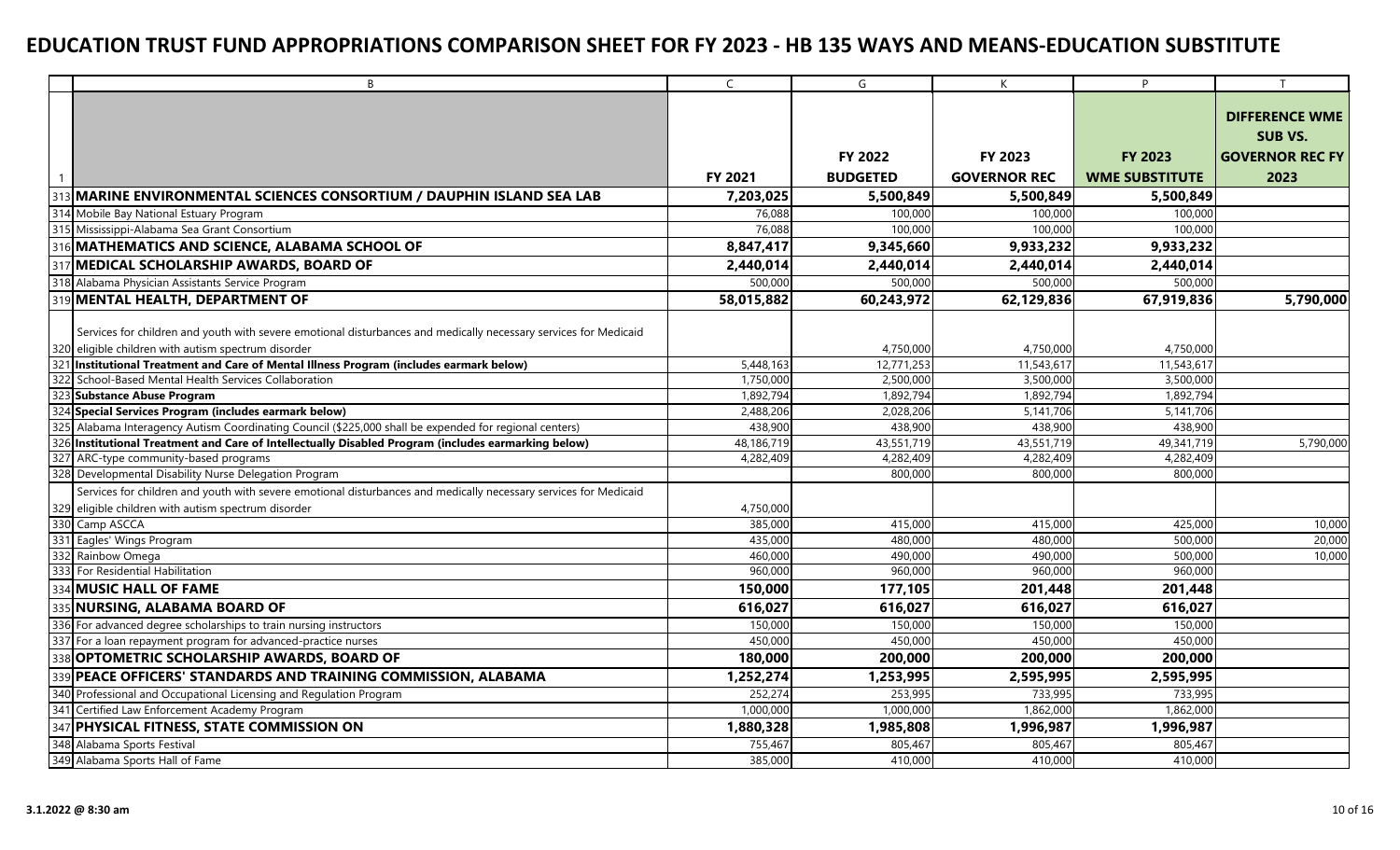| B                                                                                      | $\mathsf{C}$            | G                       | K                       | P                       |                                                                   |
|----------------------------------------------------------------------------------------|-------------------------|-------------------------|-------------------------|-------------------------|-------------------------------------------------------------------|
|                                                                                        |                         | FY 2022                 | FY 2023                 | <b>FY 2023</b>          | <b>DIFFERENCE WME</b><br><b>SUB VS.</b><br><b>GOVERNOR REC FY</b> |
|                                                                                        |                         |                         |                         |                         |                                                                   |
|                                                                                        | FY 2021                 | <b>BUDGETED</b>         | <b>GOVERNOR REC</b>     | <b>WME SUBSTITUTE</b>   | 2023                                                              |
| 350 Alabama Sports Council                                                             | 457.260                 | 482,260                 | 482,260                 | 482,260                 |                                                                   |
| <b>REHABILITATION SERVICES, DEPARTMENT OF</b><br>351                                   | 48,726,518              | 50,460,696              | 51,365,677              | 51,455,677              | 90,000                                                            |
| 352 Homebound Program                                                                  | 5,802,368               | 5,802,368               | 5,802,368               | 5,802,368               |                                                                   |
| 353 Hemophilia Program<br>354 Children's Rehabilitation Services                       | 1,289,809<br>11,402,209 | 1,289,809<br>11,402,209 | 1,289,809<br>11,402,209 | 1,289,809<br>11,402,209 |                                                                   |
| 355 Education of Dependents of Blind Parents                                           | 10,399                  | 10,399                  | 10,399                  | 10,399                  |                                                                   |
| 356 Rehabilitation Services (includes earmarking below)                                | 14,222,138              | 14,470,980              | 14,725,961              | 14,725,961              |                                                                   |
| 357 Teaching Children With Disabilities                                                | 88,213                  | 88,213                  | 88,213                  | 88,213                  |                                                                   |
| 358 Early Intervention Program                                                         | 12,940,695              | 14,426,031              | 14,426,031              | 14,426,031              |                                                                   |
| 359 Respite Related Services and Training                                              | 175,000                 | 175,000                 | 175,000                 | 265,000                 | 90,000                                                            |
| 360 Rehabilitation Projects                                                            | 1,560,631               | 1,560,631               | 1,560,631               | 1,560,631               |                                                                   |
| 361 FMAP, Rehabilitation                                                               | 1,323,269               | 1,323,269               | 1,323,269               | 1,323,269               |                                                                   |
| 362 Alabama Head and Spinal Cord Injury                                                |                         |                         | 500,000                 | 500,000                 |                                                                   |
| 363 Exceptional Foundation                                                             |                         |                         | 150,000                 | 150,000                 |                                                                   |
| SICKLE CELL OVERSIGHT AND REGULATORY COMMISSION, ALABAMA<br>364                        | 1,454,701               | 1,646,613               | 1,646,613               | 1,646,613               |                                                                   |
| 365<br>For Commission Travel and Other Expenses                                        | 25,973                  | 25,973                  | 25,973                  | 25,973                  |                                                                   |
| 366 University and Community-based Sickle Cell Programs                                | 1,428,728               | 1,620,640               | 1,620,640               | 1,620,640               |                                                                   |
| 367 SPACE SCIENCE EXHIBIT COMMISSION, ALABAMA                                          | 1,400,000               | 1,850,000               | 1,850,000               | 1,850,000               |                                                                   |
| 368 SUPERCOMPUTER AUTHORITY, ALABAMA                                                   | 13,400,011              | 16,411,231              | 19,432,955              | 19,432,955              |                                                                   |
| VETERANS' AFFAIRS, DEPARTMENT OF<br>369                                                | 82,584,496              | 67,618,866              | 67,689,831              | 66,651,301              | (1,038,530)                                                       |
| 370 Administration                                                                     | 2,584,496               | 2,618,866               | 2,689,831               | 2,689,831               |                                                                   |
| 371 Student Financial Aid Program, estimated                                           | 80,000,000              | 65,000,000              | 65,000,000              | 63,961,470              | (1,038,530)                                                       |
| 372 YOUTH SERVICES, DEPARTMENT OF                                                      | 57,154,071              | 57,602,741              | 58,492,655              | 58,492,655              |                                                                   |
| 373 School District                                                                    | 7,866,629               | 7,962,299               | 8,164,973               | 8,164,973               |                                                                   |
| 374<br>Youth Services Program                                                          | 45,721,710              | 46,074,710              | 46,761,950              | 46,761,950              |                                                                   |
| 375 Special Programming for Achievement Network (SPAN) - formerly the C.I.T.Y. Program | 3,565,732               | 3,565,732               | 3,565,732               | 3,565,732               |                                                                   |
| 376 SUBTOTAL - EXECUTIVE BRANCH                                                        | 5,915,126,120           | 6,201,694,499           | 6,597,561,442           | 6,595,750,803           | (1,810,639)                                                       |
| 377                                                                                    |                         |                         |                         |                         |                                                                   |
| 378 SUBTOTAL - LEGISLATIVE and EXECUTIVE BRANCH                                        | 5,931,565,534           | 6,219,897,090           | 6,615,695,401           | 6,613,884,762           | (1,810,639)                                                       |
| 379                                                                                    |                         |                         |                         |                         |                                                                   |
| 380 COLLEGES and UNIVERSITIES                                                          |                         |                         |                         |                         |                                                                   |
| 381 ALABAMA A&M UNIVERSITY                                                             | 43,524,697              | 46,577,392              | 50,729,922              | 50,729,922              |                                                                   |
| 382 Alabama A&M University - O&M (includes earmarking below)                           | 37,912,679              | 40,734,161              | 44,806,989              | 44,806,989              |                                                                   |
| 383 State Black Archives Research Center & Museum                                      | 125,000                 | 250,000                 | 250,000                 | 250,000                 |                                                                   |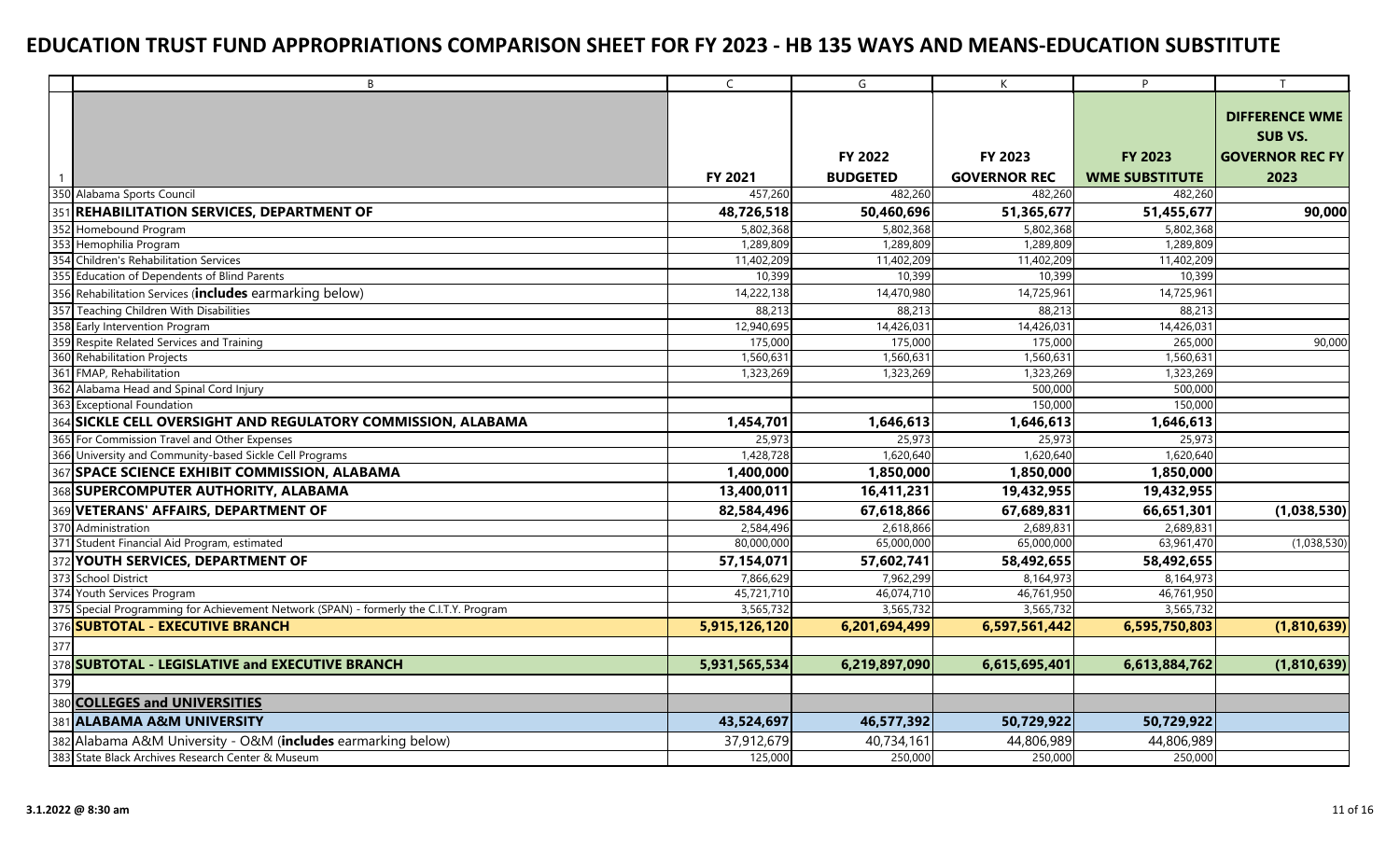|     | $\overline{B}$                                                                                                 | $\mathsf{C}$ | G               | K                   | P                     | T                      |
|-----|----------------------------------------------------------------------------------------------------------------|--------------|-----------------|---------------------|-----------------------|------------------------|
|     |                                                                                                                |              |                 |                     |                       | <b>DIFFERENCE WME</b>  |
|     |                                                                                                                |              |                 |                     |                       |                        |
|     |                                                                                                                |              |                 |                     |                       | <b>SUB VS.</b>         |
|     |                                                                                                                |              | FY 2022         | FY 2023             | <b>FY 2023</b>        | <b>GOVERNOR REC FY</b> |
|     |                                                                                                                | FY 2021      | <b>BUDGETED</b> | <b>GOVERNOR REC</b> | <b>WME SUBSTITUTE</b> | 2023                   |
| 384 | Artificial Intelligence, Cybersecurity, and STEM Enhancements                                                  | 125,000      | 125,000         | 125,000             | 125,000               |                        |
|     | 385 Extension - Urban Affairs and Non-Traditional Land Grant Programs (per Knight v. Alabama Final Settlement) | 3,853,552    | 4,084,765       | 4,084,765           | 4,084,765             |                        |
|     | 386 Agricultural Research Station Fixed Costs (per Knight v. Alabama Final Settlement)                         | 432.285      | 432,285         | 432,285             | 432,285               |                        |
|     | 387 Agricultural Research and Extension - State Match                                                          | 1,226,181    | 1,226,181       | 1,305,883           | 1,305,883             |                        |
|     | 388 Virginia Caples Learning Living Institute                                                                  | 100,000      | 100,000         | 100,000             | 100,000               |                        |
|     | 391 ALABAMA A&M UNIVERSITY-MILES                                                                               | 383,486      | 383,486         | 383,486             | 383,486               |                        |
|     | 392 ALABAMA STATE UNIVERSITY                                                                                   | 49,399,287   | 52,461,244      | 55,871,225          | 55,871,225            |                        |
|     | 393 ASU - O&M (includes earmarking below)                                                                      | 49,399,287   | 52,461,244      | 55,871,225          | 55,871,225            |                        |
|     | 394 Health Information Management Program                                                                      | 479,323      | 479,323         | 479,323             | 479,323               |                        |
|     | 395 Occupational Therapy Program                                                                               | 520,980      | 520,980         | 520,980             | 520,980               |                        |
|     | 396 Physical Therapy Program                                                                                   | 1,630,747    | 1,630,747       | 1,630,747           | 1,630,747             |                        |
|     | 397 Title VI Program Enhancement                                                                               | 1,657,477    | 1,657,477       | 1,657,477           | 1,657,477             |                        |
|     | 398 EdD in Educational Leadership, Policy and Law                                                              | 2,392,969    | 2,392,969       | 2,392,969           | 2,392,969             |                        |
|     | 399 Desegregation Planning                                                                                     | 184,906      | 184,906         | 184,906             | 184,906               |                        |
|     | 400 Dormitory Renovations                                                                                      | 500,000      | 500,000         | 500,000             | 500,000               |                        |
|     | 401 Forensic Sciences                                                                                          | 100,000      | 100,000         | 100,000             | 100,000               |                        |
|     | 402 UNIVERSITY OF ALABAMA SYSTEM                                                                               | 544,810,398  | 582,373,963     | 628,759,982         | 628,759,982           |                        |
|     | 403 UA - Tuscaloosa O&M (includes earmarking below)                                                            | 181,307,646  | 194,970,221     | 212,885,740         | 212,885,740           |                        |
|     | 404 Small Business Development Centers, Alabama                                                                | 786,600      | 961,600         | 961,600             | 961,600               |                        |
|     | 405 Alabama Transportation Institute                                                                           | 5,000,000    | 5,000,000       | 5,000,000           | 5,000,000             |                        |
|     | 406 Insurance Information and Research Center                                                                  | 1,000,000    |                 |                     |                       |                        |
|     | 407 Institute for Automotive Engineering                                                                       | 1,000,000    | 1,000,000       | 1,000,000           | 1,000,000             |                        |
|     | 408 Water Resource Center, State of Alabama                                                                    | 360,000      | 1,360,000       | 1,360,000           | 1,360,000             |                        |
|     | 409 Rural Health Care Program                                                                                  | 600,000      | 600,000         | 600,000             | 600,000               |                        |
|     | 410 UA - Birmingham O&M (includes earmarking below)                                                            | 305,877,113  | 324,844,591     | 347,959,489         | 347,959,489           |                        |
|     | 411 UAB - Cancer Center                                                                                        | 5,052,527    | 5,052,527       | 5,052,527           | 5,052,527             |                        |
|     | 412 Minority Dental Program                                                                                    | 201,473      | 201,473         | 201,473             | 201,473               |                        |
|     | 413 Center for Diabetic Research                                                                               | 500,000      | 500,000         | 500,000             | 500,000               |                        |
|     | 414 High School and Middle School Athletic Training Programs                                                   | 356,765      | 356,765         | 356,765             | 356,765               |                        |
|     | 415 UAB School of Medicine - Central Alabama Regional Campus                                                   | 500,000      | 500,000         | 500,000             | 500,000               |                        |
|     | 416 Center for Clinical and Transitional Science                                                               | 500,000      | 500,000         | 500,000             | 500,000               |                        |
|     | 417 Genome Alabama ("in collaboration with Hudson Alpha Institute")                                            | 2,000,000    | 2,000,000       | 2,000,000           | 2,000,000             |                        |
|     | 419 Alabama Drug Discovery Alliance ("in collaboration with Southern Research Institute")                      | 1,400,000    | 1,400,000       | 1,400,000           | 1,400,000             |                        |
|     | 420 UAB School of Optometry                                                                                    | 250,000      | 250,000         |                     |                       |                        |
|     | 421 Rural Hospitals Resource Center                                                                            | 1,250,000    | 1,250,000       | 1,250,000           | 1,250,000             |                        |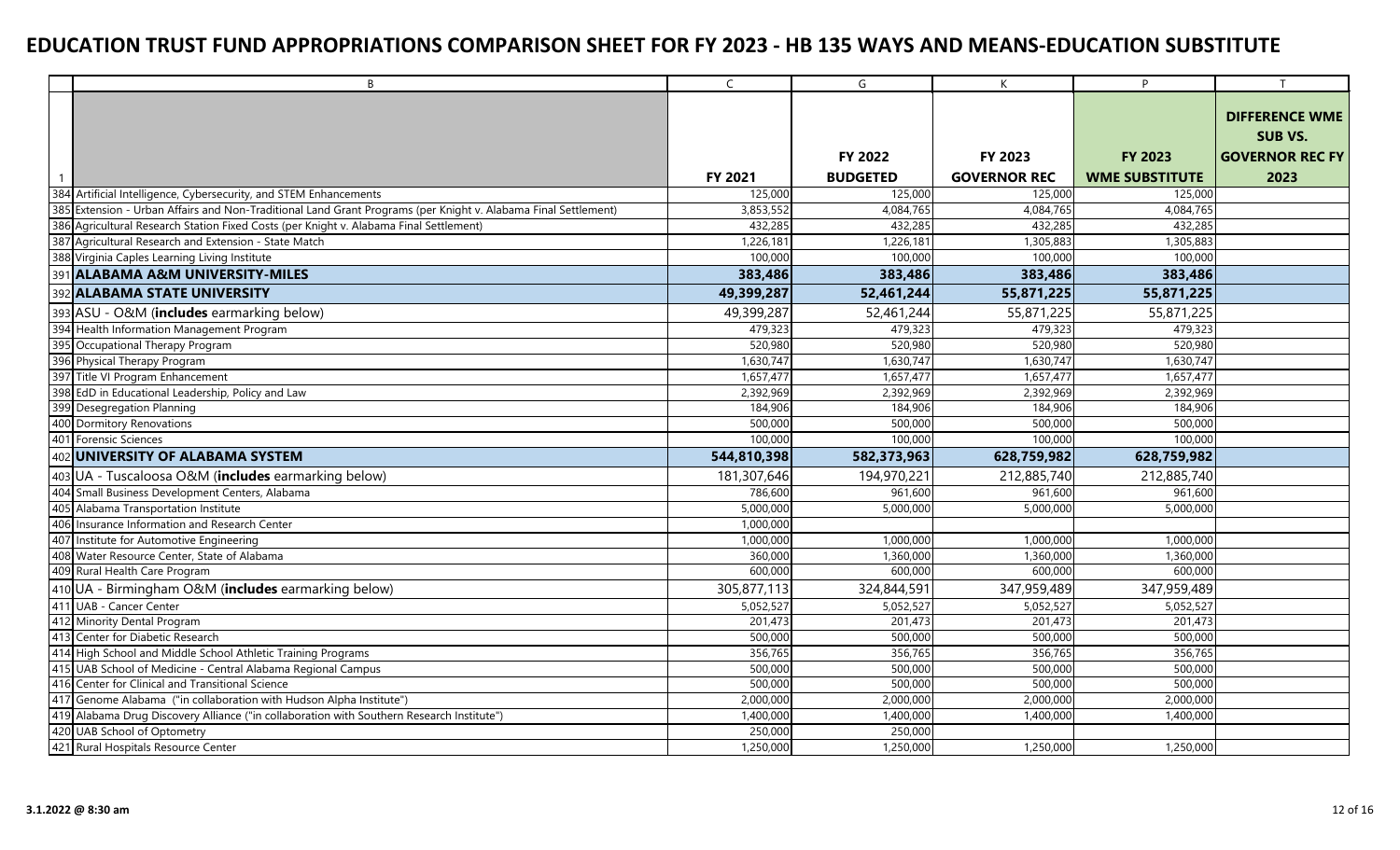| B                                                                      | $\mathsf{C}$ | G               | K                   | P                     | $\mathsf{T}$           |
|------------------------------------------------------------------------|--------------|-----------------|---------------------|-----------------------|------------------------|
|                                                                        |              |                 |                     |                       | <b>DIFFERENCE WME</b>  |
|                                                                        |              |                 |                     |                       |                        |
|                                                                        |              |                 |                     |                       | <b>SUB VS.</b>         |
|                                                                        |              | FY 2022         | FY 2023             | <b>FY 2023</b>        | <b>GOVERNOR REC FY</b> |
|                                                                        | FY 2021      | <b>BUDGETED</b> | <b>GOVERNOR REC</b> | <b>WME SUBSTITUTE</b> | 2023                   |
| 422 UAB - Chauncey Sparks Center/Special Mental Health                 | 3,236,628    | 4,236,628       | 4,236,628           | 4,236,628             |                        |
| 423 UA - Huntsville O&M (includes earmarking below)                    | 54,389,011   | 58,322,523      | 63,678,125          | 63,678,125            |                        |
| 424 State Climatologist, Alabama Office of the                         | 850,000      | 850,000         | 850,000             | 850,000               |                        |
| 425 Redstone Research Retention Program                                | 2,700,000    | 2,700,000       | 2,700,000           | 2,700,000             |                        |
| 426 ATHENS STATE UNIVERSITY                                            | 15,935,494   | 16,145,494      | 18,694,951          | 18,994,951            | 300,000                |
| 427 Athens State - O&M (includes earmarking below)                     | 15,935,494   | 16,145,494      | 18,694,951          | 18,994,951            | 300,000                |
| Collaboration Program with the Alabama Community College System<br>428 | 225,000      | 225,000         | 225,000             | 225,000               |                        |
| 429 Arts Center                                                        | 81,455       | 181,455         | 181,455             | 181,455               |                        |
| 430 AUBURN UNIVERSITY SYSTEM                                           | 288,486,271  | 308,420,624     | 335,418,459         | 335,418,459           |                        |
| 431 AU - O&M (includes earmarking below)                               | 192,056,505  | 206,205,072     | 226,370,953         | 226,370,953           |                        |
| 432 Poultry Science Department                                         | 250,000      | 250,000         | 250,000             | 250,000               |                        |
| 433<br>Opioid Addiction Recovery Center                                | 125,000      | 125,000         | 125,000             | 125,000               |                        |
| 434 National Livestock Coordinator for the College of Agriculture      | 250,000      | 250,000         | 250,000             | 250,000               |                        |
| 435<br><b>CLT Outreach and Research</b>                                | 890,125      | 940,125         | 940,125             | 940,125               |                        |
| 436 Agricultural Experiment Station                                    | 34,354,762   | 36,416,048      | 38,783,091          | 38,783,091            |                        |
| Cooperative Extension System<br>437                                    | 36,074,821   | 38,239,310      | 40,724,865          | 40,724,865            |                        |
| 438 AUM - O&M (includes earmarking below)                              | 26,000,183   | 27,560,194      | 29,539,550          | 29,539,550            |                        |
| 439 Senior Resource Center                                             | 114,915      | 114,915         | 114,915             | 114,915               |                        |
| 440 JACKSONVILLE STATE UNIVERSITY                                      | 43,764,287   | 46,786,485      | 50,848,490          | 51,028,490            | 180,000                |
| 441 JSU - O&M (includes earmarking below)                              | 43,764,287   | 46,786,485      | 50,848,490          | 51,028,490            | 180,000                |
| 442<br>Little River Canyon Field School                                | 300,000      | 300,000         | 300,000             | 450,000               | 150,000                |
| 443<br>Center for Manufacturing Support                                | 700,000      | 700,000         | 700,000             | 700,000               |                        |
| 444 Center for Applied Forensics                                       | 500,000      | 500,000         | 500,000             | 500,000               |                        |
| Center for Law Enforcement Best Practices<br>445                       | 300,000      | 475,000         | 475,000             | 475,000               |                        |
| 448 Economic Development Initiative                                    | 120,000      | 195,000         | 195,000             | 225,000               | 30,000                 |
| 449 MONTEVALLO, UNIVERSITY OF                                          | 22,863,165   | 24,959,955      | 27,207,352          | 27,207,352            |                        |
| 450 Montevallo - O&M (includes earmarking below)                       | 22,863,165   | 24,959,955      | 27,207,352          | 27,207,352            |                        |
| 451 Allied Health                                                      |              | 725,000         | 1,000,000           | 1,000,000             |                        |
| 452 Rural Teacher Recruitment                                          |              |                 | 350,000             | 350,000               |                        |
| 453 For Purchases of Books and Materials for Disadvantaged Students    | 25,000       | 25,000          | 25,000              | 25,000                |                        |
| 454 NORTH ALABAMA, UNIVERSITY OF                                       | 34,566,514   | 39,910,091      | 43,504,247          | 45,004,247            | 1,500,000              |
| 455 UNA - O&M                                                          | 34,566,514   | 39,910,091      | 43,504,247          | 45,004,247            | 1,500,000              |
| 456 Workforce Development Initiatives                                  |              | 2,250,000       | 2,250,000           | 2,250,000             |                        |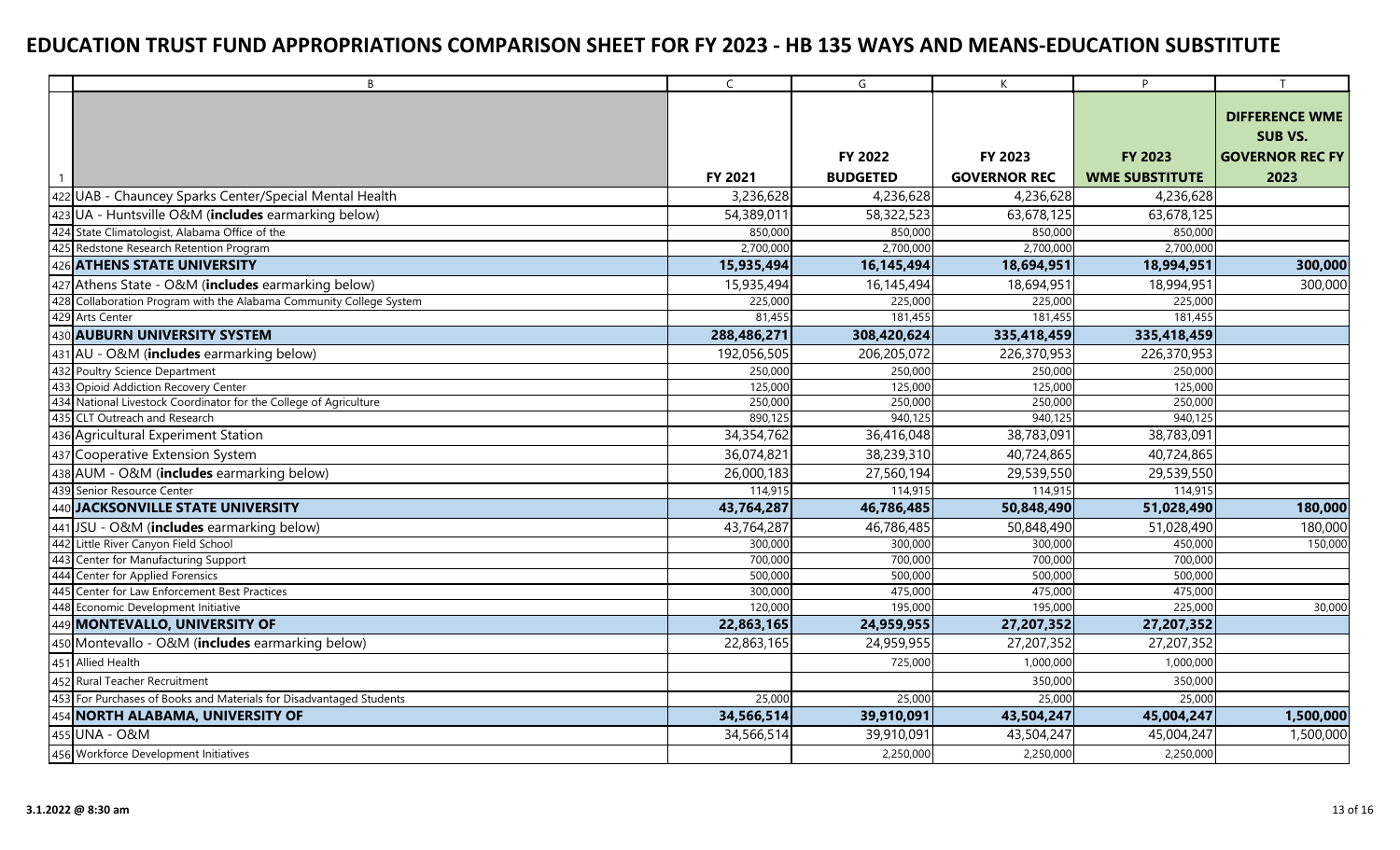| $\mathsf{C}$<br>G<br>B<br>K                                                                                         | P                     |                        |
|---------------------------------------------------------------------------------------------------------------------|-----------------------|------------------------|
|                                                                                                                     |                       |                        |
|                                                                                                                     |                       | <b>DIFFERENCE WME</b>  |
|                                                                                                                     |                       | <b>SUB VS.</b>         |
| <b>FY 2022</b><br><b>FY 2023</b>                                                                                    | <b>FY 2023</b>        | <b>GOVERNOR REC FY</b> |
| FY 2021<br><b>BUDGETED</b><br><b>GOVERNOR REC</b>                                                                   | <b>WME SUBSTITUTE</b> | 2023                   |
| 457 SOUTH ALABAMA, UNIVERSITY OF<br>122,463,708<br>129,097,530<br>140,713,869                                       | 140,713,869           |                        |
| 458 USA - O&M (includes earmarking below)<br>122,463,708<br>129,097,530<br>140,713,869                              | 140,713,869           |                        |
| 459 Banking School<br>50,000<br>50,000                                                                              |                       |                        |
| 460 TROY UNIVERSITY SYSTEM<br>57,907,481<br>61,877,662<br>67,798,640                                                | 67,798,640            |                        |
| 461 Troy - O&M (includes earmarking below)<br>57,907,481<br>61,877,662<br>67,798,640                                | 67,798,640            |                        |
| 462 Sign Language Interpretive Center<br>200,000<br>325,000<br>325,000                                              | 325,000               |                        |
| 463 Dothan Pre-K Teacher Training Center<br>250,000<br>350,000<br>350,000                                           | 350,000               |                        |
| 464 WEST ALABAMA, UNIVERSITY OF<br>21,615,195<br>19,951,085<br>25,656,648                                           | 25,656,648            |                        |
| 465 West Alabama - O&M (includes earmarking below)<br>19,951,085<br>21,615,195<br>25,656,648                        | 25,656,648            |                        |
| 466 National Young Farmers<br>50,000<br>50,000<br>50,000                                                            | 50,000                |                        |
| 467 Black Belt STEM<br>550,000                                                                                      | 550,000               |                        |
| 468 Women's Hall of Fame<br>10,000                                                                                  | 10,000                |                        |
| 469 Rural Workforce Development<br>400,000<br>400,000                                                               | 400,000               |                        |
| 450,000<br>450,000<br>610,000<br>470 Blackbelt Teaching Initiative                                                  | 610,000               |                        |
| 471 WEST ALABAMA, UNIVERSITY OF - STILLMAN COLLEGE<br>100,000<br>100,000<br>100,000                                 | 100,000               |                        |
| 472 SUBTOTAL - COLLEGES and UNIVERSITIES<br>1,244,155,873<br>1,330,709,121<br>1,445,687,271                         | 1,447,667,271         | 1,980,000              |
| 473                                                                                                                 |                       |                        |
| 474 SUBTOTAL - LEGISLATIVE, EXECUTIVE, COLLEGES and UNIVERSITIES<br>7,175,721,407<br>7,550,606,211<br>8,061,382,672 | 8,061,552,033         | 169,361                |
| 475                                                                                                                 |                       |                        |
| 476 OTHER                                                                                                           |                       |                        |
| 477 ALABAMA INNOVATION FUND<br>4,420,133<br>12,420,133<br>32,420,133                                                | 32,420,133            |                        |
| 478 Alabama Innovation Fund (includes earmarking below)<br>4,420,133<br>12,420,133<br>32,420,133                    | 32,420,133            |                        |
| 479 Alabama Innovation Corporation<br>4,000,000<br>24,000,000<br>1,000,000                                          | 24,000,000            |                        |
| 480 Small Business Innovation Research and Small Business Technology grants<br>5,000,000<br>5,000,000               | 5,000,000             |                        |
| 481 Neurological Research Project<br>1,000,000<br>1,000,000<br>1,000,000                                            | 1,000,000             |                        |
| 482 Southern Research Institute<br>1,000,000<br>1,000,000<br>1,000,000                                              | 1,000,000             |                        |
| 483 Hudson Alpha Institute for Biotechnology<br>1,000,000<br>1,000,000<br>1,000,000                                 | 1,000,000             |                        |
| 484 DEAF AND BLIND, ALABAMA INSTITUTE FOR<br>63,670,366<br>63,718,172<br>66,347,128                                 | 66,347,128            |                        |
| 485 Adult Programs (includes earmarking below)<br>14,280,774<br>15,925,467<br>16,451,811                            | 16,451,811            |                        |
| 486 Birmingham Regional Office<br>10,000<br>10,000<br>10,000                                                        | 10,000                |                        |
| 487 Children and Youth Programs<br>36,206,730<br>37,619,157<br>39,273,231                                           | 39,273,231            |                        |
| 488 Industries for the Blind<br>10,173,548<br>9,682,862<br>10,622,086                                               | 10,622,086            |                        |
| 489 TREASURY - PACT PAYMENT (Higher Ed)<br>17,534,880<br>17,699,880                                                 |                       |                        |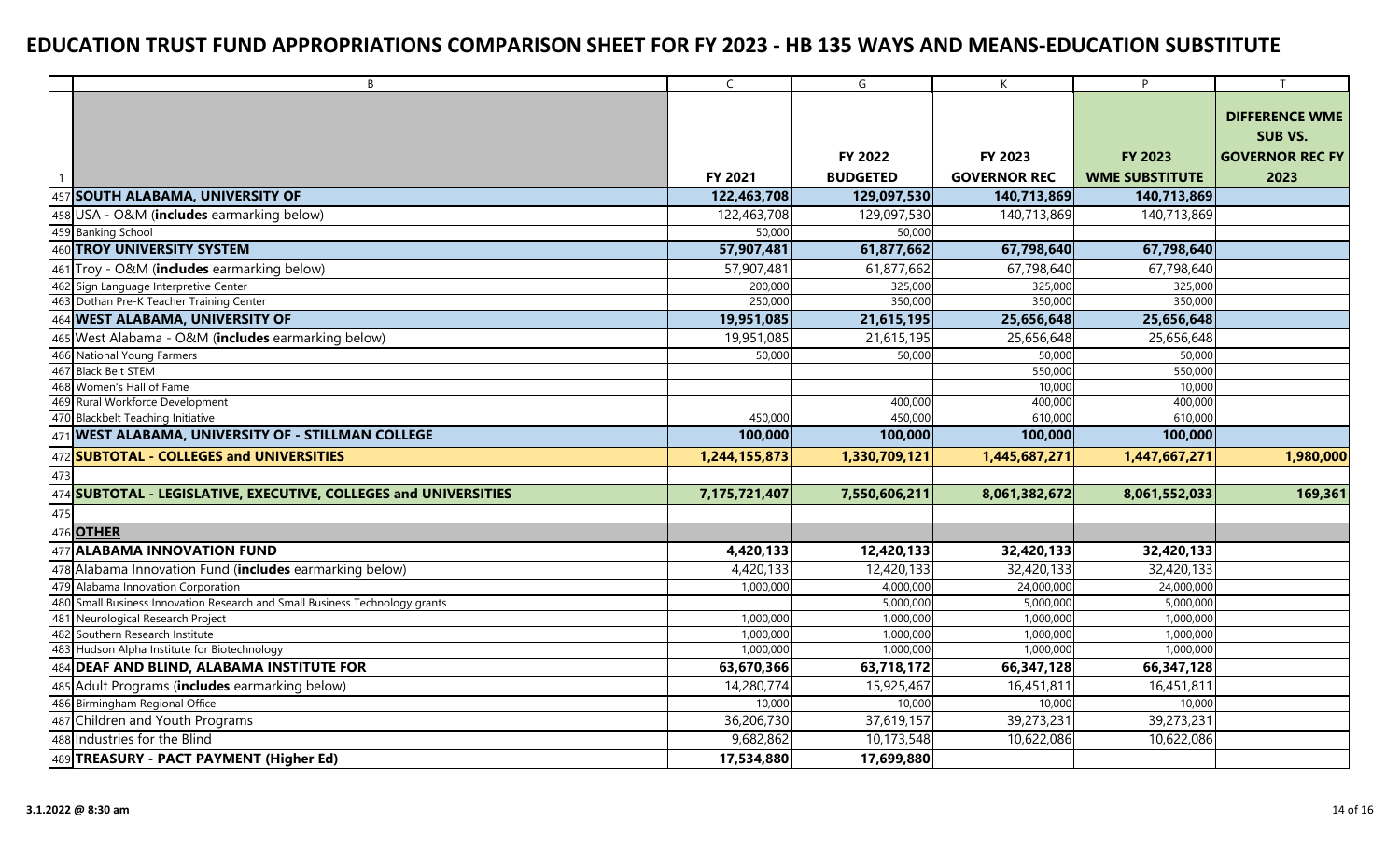|     | B                                                                        | $\mathsf{C}$  | G               | K                        | P                     | T                      |
|-----|--------------------------------------------------------------------------|---------------|-----------------|--------------------------|-----------------------|------------------------|
|     |                                                                          |               |                 |                          |                       |                        |
|     |                                                                          |               |                 |                          |                       | <b>DIFFERENCE WME</b>  |
|     |                                                                          |               |                 |                          |                       | SUB VS.                |
|     |                                                                          |               | FY 2022         | FY 2023                  | <b>FY 2023</b>        | <b>GOVERNOR REC FY</b> |
|     |                                                                          | FY 2021       | <b>BUDGETED</b> | <b>GOVERNOR REC</b>      | <b>WME SUBSTITUTE</b> | 2023                   |
| 490 | TREASURY - PACT PAYMENT (Other)                                          | 14,346,720    | 14,481,720      |                          |                       |                        |
|     | 491 CAPITAL PROJECT COSTS                                                |               |                 | 125,000,000              |                       | (125,000,000)          |
|     | 492 ADVANCEMENT AND TECHNOLOGY FUND                                      | 65,000,000    |                 |                          |                       |                        |
|     | 493 BUDGET STABILIZATION FUND                                            | 75,000,000    |                 |                          |                       |                        |
| 495 | <b>TOTAL ETF APPROPRIATIONS ACT</b>                                      | 7,415,693,506 | 7,658,926,116   | 8,285,149,933            | 8,160,319,294         | (124, 830, 639)        |
|     | 497 PRIVATE SCHOOLS (SEPARATE BILLS):                                    |               |                 |                          |                       |                        |
|     |                                                                          |               |                 |                          |                       |                        |
|     | 498 SOUTHERN PREPARATORY ACADEMY (FORMERLY KNOWN AS LYMAN WARD) (HB 141) | 367,290       | 389,327         | 389,327                  | 389,327               |                        |
|     | 499 TALLADEGA COLLEGE (HB 142)                                           | 947,147       | 1,003,976       | 1,069,234                | 1,069,234             |                        |
|     | 501 TOTAL PRIVATE SCHOOLS                                                | 1,314,437     | 1,393,303       | 1,458,561                | 1,458,561             |                        |
| 502 |                                                                          |               |                 |                          |                       |                        |
|     | 503 STATE-RELATED SCHOOL (SEPARATE BILL):                                |               |                 |                          |                       |                        |
| 504 | <b>TUSKEGEE UNIVERSITY (HB 140)</b>                                      | 12,676,562    | 12,257,156      | 13, 151, 435             | 13, 151, 435          |                        |
|     | 505 Agricultural research and extension service                          | 2,000,000     | 2,000,000       | 2,000,000                | 2,000,000             |                        |
|     | 506 TOTAL STATE-RELATED SCHOOL                                           | 12,676,562    | 12,257,156      | 13, 151, 435             | 13,151,435            |                        |
| 507 |                                                                          |               |                 |                          |                       |                        |
|     | 508 TOTAL K12, HIGHER ED, and OTHER                                      | 7,429,684,505 | 7,672,576,575   | 8,299,759,929            | 8,174,929,290         | (124, 830, 639)        |
| 509 |                                                                          |               |                 |                          |                       |                        |
|     | 510 SUMMARY                                                              |               |                 |                          |                       |                        |
|     | 511 ETF APPRO. (BUDGET BILL)                                             | 7,415,693,506 | 7,658,926,116   | 8,285,149,933            | 8,160,319,294         | (124, 830, 639)        |
|     | 512 ETF APPRO. (PRIVATE SCHOOLS)                                         | 1,314,437     | 1,393,303       | 1,458,561                | 1,458,561             |                        |
|     | 513 ETF APPRO. (STATE RELATED SCHOOL)                                    | 12,676,562    | 12,257,156      | 13,151,435               | 13,151,435            |                        |
|     | 514 <b>GRAND TOTAL ETF</b>                                               | 7,429,684,505 | 7,672,576,575   | 8,299,759,929            | 8,174,929,290         | (124, 830, 639)        |
| 515 |                                                                          |               |                 |                          |                       |                        |
|     | 516 <b>SPLIT (\$):</b>                                                   |               |                 |                          |                       |                        |
|     | 517 K-12                                                                 | 5,006,294,620 | 5,255,917,289   | 5,662,138,177            | 5,561,103,947         | (101, 034, 230)        |
|     | 518 HIGHER ED                                                            | 1,844,106,081 | 1,957,095,794   | 2,132,295,081            | 2,106,279,051         | (26,016,030)           |
|     | 519 OTHER                                                                | 579,283,804   | 459,563,492     | 505,326,671              | 507,546,292           | 2,219,621              |
|     | 520 <b>TOTAL</b>                                                         | 7,429,684,505 | 7,672,576,575   | 8,299,759,929            | 8,174,929,290         | (124, 830, 639)        |
|     | 521 <b>SPLIT (%):</b>                                                    |               |                 | $\overline{\phantom{0}}$ |                       |                        |